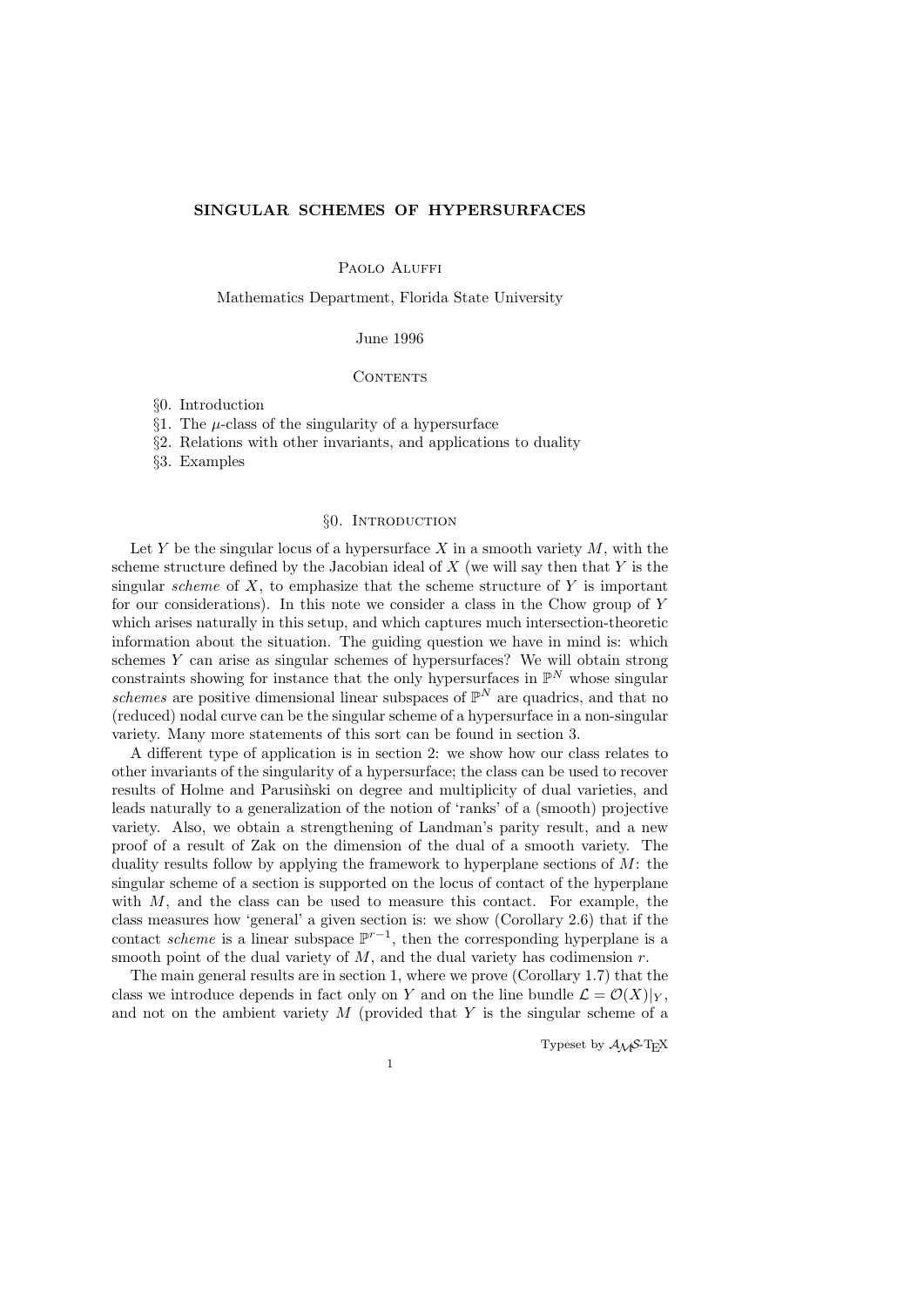section of  $\mathcal L$  in M). Also, we show that the class is well-behaved with respect to general sections (Proposition 1.3). The degree of the zero-dimensional component of the class gives the ordinary Milnor number of the singularity when  $Y$  is an isolated point, and agrees with a generalization (the " $\mu$ -number") of the Milnor number due to Parusinski ([P1]) for positive dimensional Y ( $\S 2.1$ ); we call our class the " $\mu$ -class" of Y with respect to L. We prove that the  $\mu$ -class is intrinsic to Y and  $\mathcal L$  by showing (Theorem 1.6) that (if Y is the singular scheme of a hypersurface) it can be computed in terms of  $\mathcal{L}$ , of the sheaf of differentials of Y, and of Fulton's canonical classes of Y ([F], Chapter 4). For example, if Y is itself non-singular, its  $\mu$ -class with respect to any line bundle  $\mathcal L$  turns out to be

$$
c(T^*Y \otimes \mathcal{L}) \cap [Y]
$$

(where  $T^*Y$  is the cotangent bundle of Y). The constraints exploited in §3 typically follow by computing the  $\mu$ -class both intrinsically and with respect to a specific realization of Y as a singular scheme of a section of  $\mathcal L$  in some ambient space. Formula  $(*)$  was inspired by a result of Parusinski ([P1], Proposition 1.5); however, the constraints arise from computing the codimension-1 component in the  $\mu$ -class, while Parusinski's results only deal with the 0-dimensional component. It would be interesting to extend (if possible) other results of Parusinski's to the whole  $\mu$ -class.

It would also be interesting to find out to what extent a " $\mu$ -class" can be defined when  $Y$  is not necessarily the singular scheme of a hypersurface. The intrinsic expression we obtain (Theorem 1.6) is not necessarily well-defined then (cf. Example 3.8); still, it might be possible to define a class for arbitrary schemes Y and line bundles  $\mathcal{L}$ , satisfying some functoriality property, and agreeing with the  $\mu$ -class when Y is the singular scheme of a hypersurface with line bundle  $\mathcal L$  in a smooth variety. It doesn't seem unreasonable to expect that it should be possible to define a  $\mu$ -class for the singular scheme of an arbitrary subvariety of a given non-singular variety. The resulting constraints would then be rather interesting.

The  $\mu$ -class introduced here is used in [A2] to compare different notions of characteristic classes for a (possibly singular) hypersurface.

ACKNOWLEDGEMENTS. I was led to consider these classes as I was working on [A-C] (of which some results are used in §2), and I want to thank F. Cukierman for collaborating with me on that project. Also, I want to thank P. Pragacz for pointing out Parusinski's work to me. I had helpful conversations with R. Varley while writing this note. I thank MSRI for the hospitality while working on this project, and Florida State University for a Summer Award under which part of this research was done.

# §1. THE  $\mu$ -CLASS OF THE SINGULARITY OF A HYPERSURFACE.

§1.1. Preliminaries. Throughout this paper we will use without further mention the following notations. M will denote a smooth  $n$ -dimensional algebraic variety over an algebraically closed field of characteristic 0;  $\mathcal{L}$  will be a line bundle on  $M$ , and X will be the zero-scheme of a section of  $\mathcal{L}$ . Typically, X will be a prime divisor of M and  $\mathcal{L} = \mathcal{O}(X)$ ; we will refer to X as a "hypersurface" on M. The singular scheme of  $X$ , Sing  $X$ , will be the subscheme of  $M$  supported on the singular locus of X, and defined locally by the ideal  $(F, \frac{\partial F}{\partial x_1}, \ldots, \frac{\partial F}{\partial x_n})$  $\frac{\partial F}{\partial x_n}$ , where  $x_1, \ldots, x_n$  are local parameters for M, and F is the section of  $\mathcal L$  defining X; this structure is clearly independent of the choice of local parameters.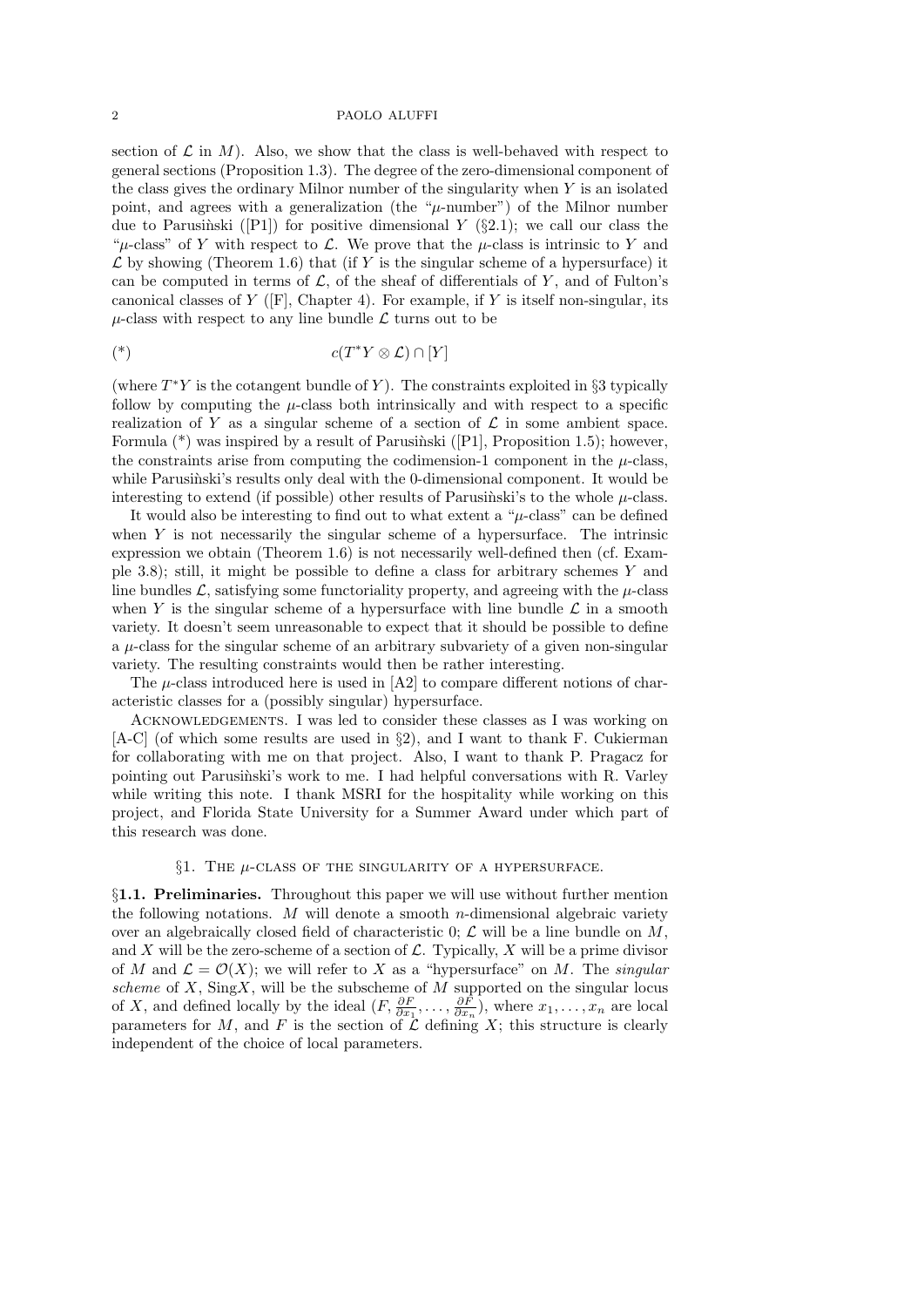**Definition.** We say Y is an 's.s.h.' (singular scheme of a hypersurface) with respect to  $\mathcal{L} = \mathcal{L}|_Y$  if  $Y = \text{Sing} X$  for some X as above.

Note that if Y is non-singular, nothing prevents us from taking  $Y = X = M$ , with  $X =$  zero-scheme of the zero-section of any line bundle  $\mathcal L$  on Y. In particular, every non-singular variety is an s.s.h. with respect to any line-bundle.

One prototype situation the reader may want to keep in mind (especially for  $\S 2$ ) is the following: M is embedded in  $\mathbb{P}^N$ ,  $\mathcal L$  is the hyperplane bundle, X is a hyperplane section, and  $Y$  is the 'contact locus' of the section, that is the locus where the hyperplane is tangent to  $M$ ; the locus is given a scheme structure as specified above, and named the contact scheme. We will at times borrow the terminology arising from this situation (for example, in §2 we will systematically call 'dual variety' the variety parametrizing singular sections of  $\mathcal{L}$ ); in general, however, we do not require  $\mathcal L$  to be very ample.

One remark concerning this set-up is in order before we start. We will shortly introduce a class 'measuring' the singularity of  $X$  along  $Y$ , one essential ingredient of which will be the Segre class  $s(Y, M)$  of Y in M. Now observe that in certain important cases (e.g., isolated singularities) there is another natural way to define a scheme structure on  $Y$ : we could take the scheme  $Y'$  defined by the (a priori) smaller ideal  $\left(\frac{\partial F}{\partial x_1},\ldots,\frac{\partial F}{\partial x_n}\right)$  $\frac{\partial F}{\partial x_n}$ ). In some contexts, this structure may be preferable to the one we chose; the remark is that this choice is essentially irrelevant:

**Lemma 1.1.** With the above notations,  $s(Y, M) = s(Y', M)$ .

This statement is an easy consequence of the following general fact about Segre classes, which seems of independent interest:

**Lemma 1.2.** (No restriction on the characteristic here.) Let  $Y, Y'$  be subschemes of an irreducible scheme V. Suppose that for all maps  $\varphi : T \to V$  of the Spec of a discrete valuation ring into  $V$ ,  $\varphi^{-1}(Y) = \varphi^{-1}(Y')$ . Then  $s(Y, V) = s(Y', V)$ .

(Notice that necessarily  $Y_{\text{red}} = Y'_{\text{red}}$ ; the Segre class lives in the Chow group of this reduced scheme.)

*Proof.* By [Hu], Lemma  $(3.4)$ , the hypothesis implies that the ideal sheaves of Y and Y' have the same integral closure in  $\mathcal{O}_V$ . Thus we may assume the ideal sheaf of Y is the integral closure  $\mathcal J$  of the ideal sheaf  $\mathcal I$  of Y'. This implies  $\mathcal I\mathcal J^n=\mathcal J^{n+1}$ for sufficiently large n.

Now blow-up V along Y. The inverse image of Y' is defined by the ideal  $\bigoplus_{n} \mathcal{I} \mathcal{J}^n$ , which by the above defines the same subscheme as  $\bigoplus_n \mathcal{J}^{n+1}$ , that is the exceptional divisor. The equality of Segre classes follows then by the birational invariance of these (that is, [F], Prop. 4.2).  $\Box$ 

Lemma 1.2 implies Lemma 1.1: we just have to observe that, in characteristic 0, the order of a function at any of its zeros is at least as large as the order of its derivatives.

§1.2. The  $\mu$ -class. This paper studies the following class arising in the situation detailed in §1.1. We will call this class " $\mu$ -class" since it generalizes most naturally Parusinski's " $\mu$ -number" (see §2.1).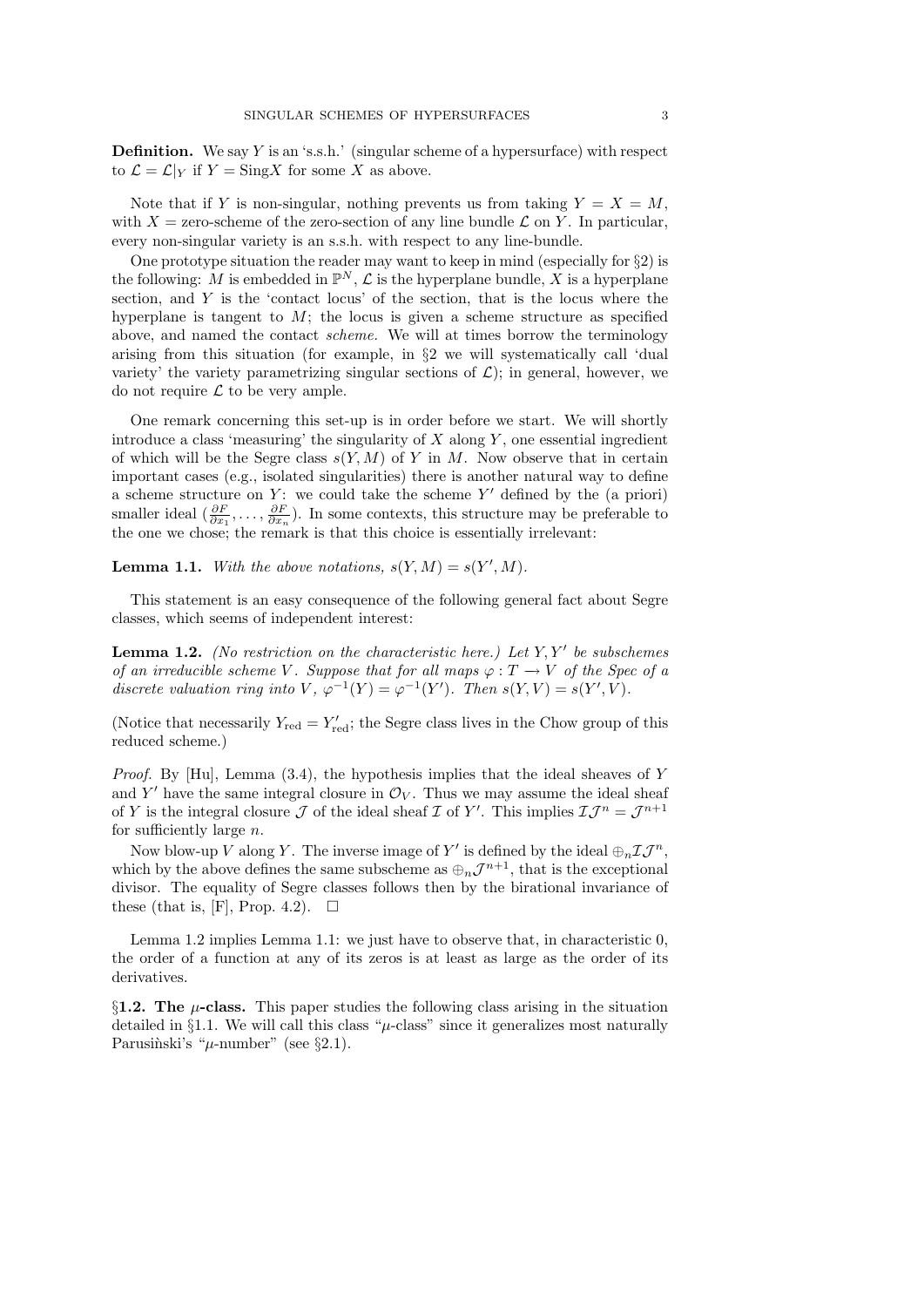**Definition.** Let Y be the singular scheme of a section of a line bundle  $\mathcal{L}$  on a smooth variety M. The  $\mu$ -class of Y with respect to  $\mathcal L$  is the class

$$
\mu_{\mathcal{L}}(Y) := c(T^*M \otimes \mathcal{L}) \cap s(Y, M)
$$

in the Chow group  $A_*Y$  of Y.

Here and in the following, c denotes total Chern class; s is the Segre class (in the sense of [F]); and pull-back notations are omitted when no ambiguity is feared. Notice that this definition depends a priori on the choice of  $M$ : we will prove in §1.3, Corollary 1.7, that in fact  $\mu$ <sub>*C*</sub>(*Y*) is intrinsic to *Y* and *L*<sub>|*Y*</sub>, in the sense that if Y is realized in two ways as an s.s.h., say with respect to  $\mathcal{L}_1$  in  $M_1$  and to  $\mathcal{L}_2$  in  $M_2$ , and  $\mathcal{L}_1|_Y = \mathcal{L}_2|_Y = \mathcal{L}$ , then necessarily

$$
c(T^*M_1 \otimes \mathcal{L}_1) \cap s(Y, M_1) = c(T^*M_2 \otimes \mathcal{L}_2) \cap s(Y, M_2)
$$

In this paper we are not defining (and we will not use) the notion of  $\mu$ -class unless Y is a s.s.h.

One basic fact about the  $\mu$ -class is that it behaves most naturally with respect to general sections of  $\mathcal{L}$ , if there are enough of these:

**Proposition 1.3.** Suppose  $\mathcal{L}$  is generated by global sections, and let  $X_q$  be a general section of  $\mathcal{L}$ . Then

$$
\mu_{\mathcal{L}}(Y \cap X_g) = X_g \cdot \mu_{\mathcal{L}}(Y) \quad (= c_1(\mathcal{L}) \cap \mu_{\mathcal{L}}(Y))
$$

The proof of this statement hinges on the following Lemma, which also seems of independent interest. Bertini's theorem tells us that the singular locus of  $X \cap X_q$ equals set-theoretically the intersection of the singular locus of X with  $X_g$ . The following result shows that in fact the equality holds at the level of Segre classes:

Lemma 1.4. Under the hypotheses of Proposition 1.3:

$$
s(\operatorname{Sing}(X \cap X_g), X_g) = s((\operatorname{Sing} X) \cap X_g, X_g)
$$

*Proof.* Let F be a local equation for X, in local coordinates  $x_1, \ldots, x_n$  in M. For a given  $X_q$  we can choose the coordinates so that  $x_1$  is the equation for  $X_q$ ; then we have to compare the ideal of  $(SingX) \cap X_g$ , that is

$$
\left(x_1, F, \frac{\partial F}{\partial x_1}, \frac{\partial F}{\partial x_2}, \dots, \frac{\partial F}{\partial x_n}\right)
$$

and the ideal of Sing( $X \cap X_q$ ), that is

$$
\left(x_1, F, \frac{\partial F}{\partial x_2}, \dots, \frac{\partial F}{\partial x_n}\right)
$$

Notice the latter is included in the former; morally, we would like to say that for a general choice of  $X_g$  we can force  $\frac{\partial F}{\partial x_1}$  to be contained in the second ideal, and the two would be equal.

The statement we need is however much weaker. Obtain an embedded resolution of singularities of the (support of) X in M: that is, a sequence of blow-ups at smooth centers yielding a variety  $\widetilde{M} \stackrel{\pi}{\rightarrow} M$  such that the inverse image of X in  $\widetilde{M}$  consists of the union of (multiples of) smooth divisors with normal crossing.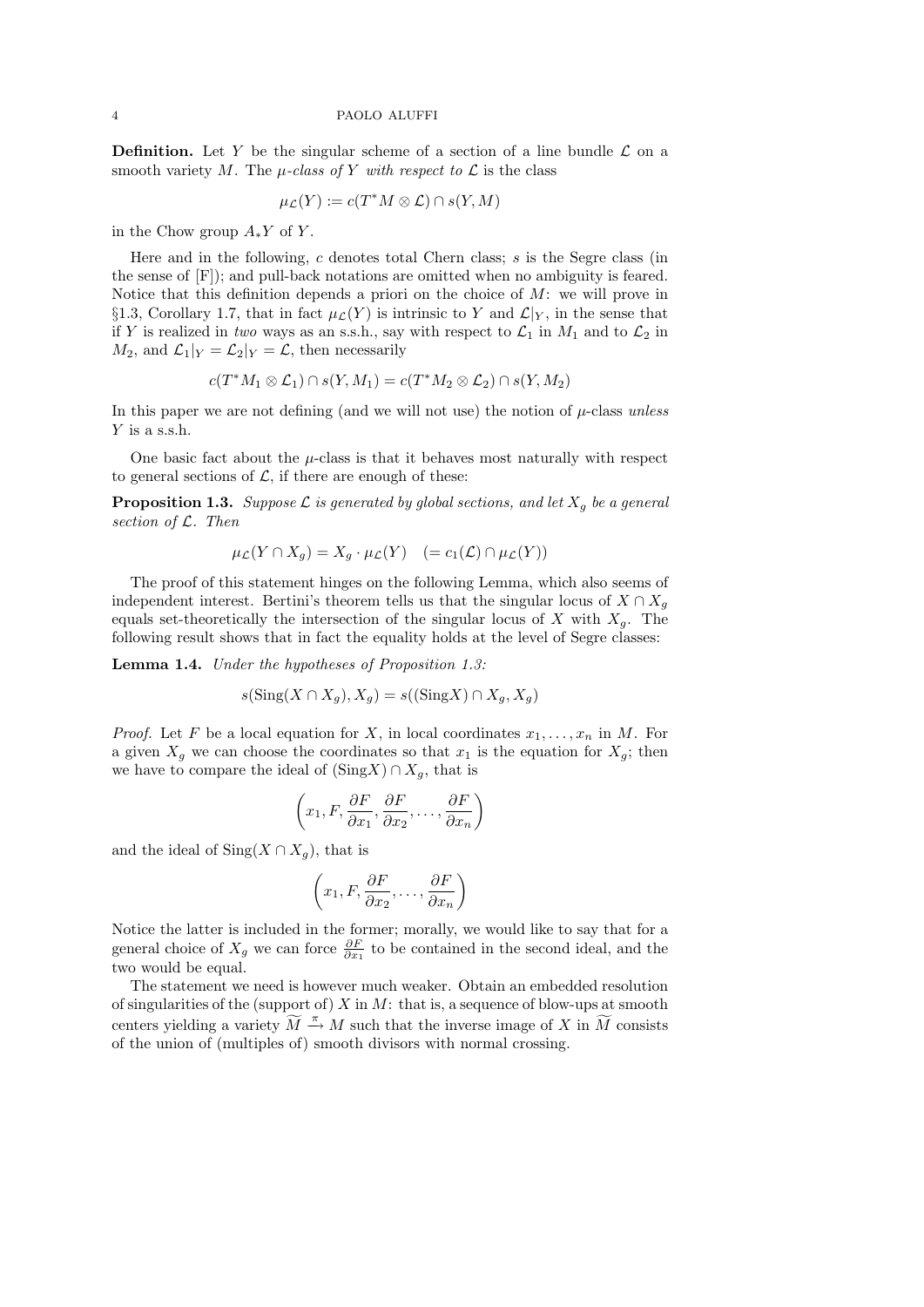**Claim.** For a general choice of  $X_g$ ,  $\pi^{-1}(\text{Sing}(X \cap X_g)) = \pi^{-1}((\text{Sing}X) \cap X_g)$ 

For this, we argue by induction on the number  $r$  of blow-ups needed in the desingularization. If  $r = 0$ , that is if X consists of the union of divisors with smooth support and normal crossings, working locally we may assume  $X$  is given by  $x_2^{e_2} x_3^{e_3} \cdots x_m^{e_m}$  and  $X_g$  by  $x_1$ , in which case the result is clear.

Assume then  $r > 0$ , and that the claim is true for  $r - 1$  blow-ups. A general  $X_g$  intersects the center of the first blow-up  $M_1 \stackrel{\pi_1}{\longrightarrow} M$  transversally (by Bertini's theorem), so locally we may choose coordinates  $y_1, \ldots, y_n$  on  $M_1$  in such a way that  $\pi_1$  is given by

$$
\begin{cases}\nx_1 = y_1 \\
x_2 = x_2(y_2, \dots, y_n) \\
\dots \\
x_n = x_n(y_2, \dots, y_n)\n\end{cases}
$$

Then we have (denoting  $F = \pi_1^* F$  for convenience)

$$
\frac{\partial F}{\partial y_1} = \pi_1^* \frac{\partial F}{\partial x_1} \quad , \quad \frac{\partial F}{\partial y_i} = \sum_{j=2}^n \left( \pi_1^* \frac{\partial F}{\partial x_j} \right) \frac{\partial x_j}{\partial y_i} \quad \text{for } i > 1 \quad ,
$$

and in particular

$$
\left(F, \frac{\partial F}{\partial y_2}, \dots, \frac{\partial F}{\partial y_n}\right) \subset \left(F, \pi_1^* \frac{\partial F}{\partial x_2}, \dots, \pi_1^* \frac{\partial F}{\partial x_n}\right)
$$

.

Now pull-back by the composition  $\tilde{\pi}: \widetilde{M} \to M_1$  of the remaining  $r-1$  blow-ups: this gives (writing  $F = \pi^* \overline{F} = \tilde{\pi}^* F$ )

$$
\tilde{\pi}^* \frac{\partial F}{\partial y_1} = \pi^* \frac{\partial F}{\partial x_1} \quad , \quad \left(F, \tilde{\pi}^* \frac{\partial F}{\partial y_2}, \dots, \tilde{\pi}^* \frac{\partial F}{\partial y_n}\right) \subset \left(F, \pi^* \frac{\partial F}{\partial x_2}, \dots, \pi^* \frac{\partial F}{\partial x_n}\right) \quad ;
$$

and observe  $\tilde{\pi}$  is a resolution of the inverse image of  $\pi_1^{-1}$  $i_1^{-1}(X)$  requiring  $r-1$  blow-ups, so that by the induction hypothesis  $\tilde{\pi}^* \frac{\partial F}{\partial w}$  $\frac{\partial F}{\partial y_1} \in \left( F, \tilde{\pi}^* y_1, \tilde{\pi}^* \frac{\partial F}{\partial y_2} \right)$  $\frac{\partial F}{\partial y_2}, \ldots, \tilde{\pi}^* \frac{\partial F}{\partial y_n}$  $\partial y_n$  . Hence this implies that  $\pi^* \frac{\partial F}{\partial x}$  $\frac{\partial F}{\partial x_1} \in \left( F, \pi^* x_1, \pi^* \frac{\partial F}{\partial x_2}, \ldots, \pi^* \frac{\partial F}{\partial x_n} \right)$ , which is the claim.

Next observe that  $\pi^{-1}X_g$  = the proper transform  $\widetilde{X}_g$  of  $X_g$  (since  $X_g$  is a hypersurface and its proper transforms all intersect transversally the centers of the blow-ups), so  $\pi^{-1}X_g = \widetilde{X}_g \to X_g$  is birational. By the claim we have

$$
s(\pi^{-1}\mathrm{Sing}(X \cap X_g), \widetilde{X}_g) = s(\pi^{-1}((\mathrm{Sing}X) \cap X_g), \widetilde{X}_g) ,
$$

and the Lemma follows by applying  $\pi_*$  and the birational invariance of Segre classes.  $\square$ 

Given Lemma 1.4, we can now prove Proposition 1.3:

*Proof.* Apply Lemma 1.4 with  $Y = SingX$ :

$$
\mu_{\mathcal{L}}(Y \cap X_g) = c(T^* X_g \otimes \mathcal{L}) \cap s(\text{Sing}(X \cap X_g), X_g)
$$
  
= 
$$
c(T^* X_g \otimes \mathcal{L}) \cap s((\text{Sing}X) \cap X_g, X_g).
$$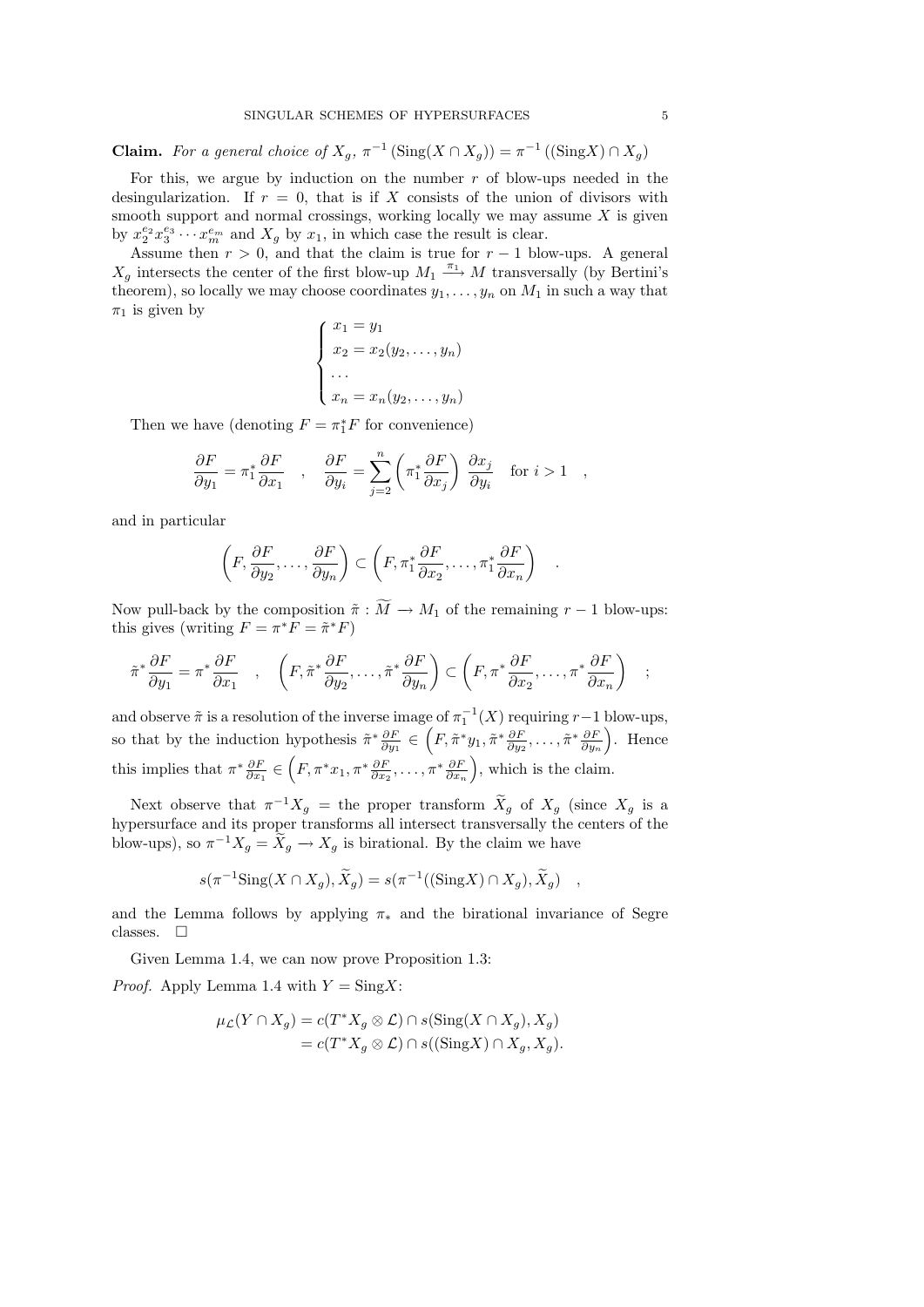Now we use Lemma A.3 in [A1] (with  $m = 0$ ), and obtain

$$
\mu_{\mathcal{L}}(Y \cap X_g) = c(T^* X_g \otimes \mathcal{L}) \cap X_g \cdot s(\text{Sing} X, M)
$$

Next, tensor

$$
0 \to (N_{X_g}M)^* \to T^*M \to T^*X_g \to 0
$$
  
by  $\mathcal{L} = \mathcal{O}(X_g) = N_{X_g}M$  to realize  $c(T^*X_g \otimes \mathcal{L}) = c((T^*M \otimes \mathcal{L})|_{X_g})$ , and conclude  

$$
\mu_{\mathcal{L}}(Y \cap X_g) = X_g \cdot c(T^*M \otimes \mathcal{L}) \cap s(\text{Sing}X, M) = X_g \cdot \mu_{\mathcal{L}}(\text{Sing}X)
$$

$$
= c_1(\mathcal{L}) \cap \mu_{\mathcal{L}}(Y)
$$

as needed.  $\square$ 

§1.3.  $\mu_C(Y)$  is intrinsic to Y and L. Here we show the independence of the  $\mu$ -class of Y from the specific ambient variety M (provided that Y can be realized as an s.s.h. in M):  $\mu_{\mathcal{L}}(Y)$  depends only on the scheme Y and the restriction  $\mathcal{L}$  of the line bundle to  $Y$ . To prove this, we will obtain (Theorem 1.6) an expression for  $\mu_L(Y)$  in terms of Fulton's intrinsic 'canonical classes'  $c_*(Y)$  and of the sheaf of differentials of  $Y$ ; this in turn will yield the particularly simple expression for  $\mu_L(Y)$  when Y is smooth (Corollary 1.8). The more general expression depends on the choice of a smooth scheme dominating  $Y$ ; the upshot will be that this choice is irrelevant when  $Y$  is the singular scheme of a hypersurface. The expression in Theorem 1.6 is otherwise not necessarily well-defined; we do not know how to define a ' $\mu$ -class' of an arbitrary scheme Y with respect to a given line bundle  $\mathcal{L}$ . It is tempting to conjecture that there must be a reasonably functorial definition of such a class.

As a subproduct, we will also get a strong condition (Proposition 1.11) that a scheme must satisfy to be an s.s.h. In fact we do not know of any scheme satisfying this condition and which is not the singular scheme of a hypersurface. Question: is the condition of Proposition 1.11 in fact a criterion?

The key to our main result here is the fact that if  $Y$  is an s.s.h. in a variety  $M$ , then the operator  $\frac{c(T^*M\otimes\mathcal{L})}{(TM)}$  $c(TM)$  $\cap$  – on the Chow group  $A_*Y$  does not depend on the choice of M. To show this, we define an operator on  $A_*(Y)$  in the following manner. Given any  $\alpha \in A_*(Y)$ , choose a non-singular variety mapping properly to  $Y: Z \stackrel{p}{\rightarrow} Y$ , together with a class  $\beta \in A_*(Z)$  such that  $p_*(\beta) = \alpha$ : for example, we may choose  $Z$  to be a *smooth envelope* of  $Y$  (cf. [F], Example 15.1.6 and Lemma 18.3).

## Definition. We put

$$
\mathcal{A}_{\mathcal{L}}(\alpha) = p_* \left( c([p^*(\Omega_Y \otimes \mathcal{L})] - [\mathcal{H}om(p^*\Omega_Y, \mathcal{O}_Z)]) \cap \beta \right) ,
$$

where  $[\mathcal{F}]$  denotes the class of  $\mathcal F$  in the Grothendieck group of  $Z$ .

Remark. Here we are using the fact that Chern classes can be defined on the group  $K_0(Z)$  of coherent sheaves on Z, since Z is non-singular and therefore the group coincides with the ring  $K^0(Z)$  of locally free sheaves, cf. for example [H], p. 435. Note that we cannot a priori apply a 'projection formula' and express  $A_{\mathcal{L}}(\alpha)$  as the Chern class of a sheaf on Y capped with  $p_*\beta = \alpha$ , since Chern classes are not defined on  $K_0(Y)$ . In fact, for arbitrary Y the right-hand-side of the formula in the statement may change for different choices of Z and  $\beta$  (cf. Example 3.8). However, we claim that  $A$  is well-defined if  $Y$  is an s.s.h., and in fact we will show: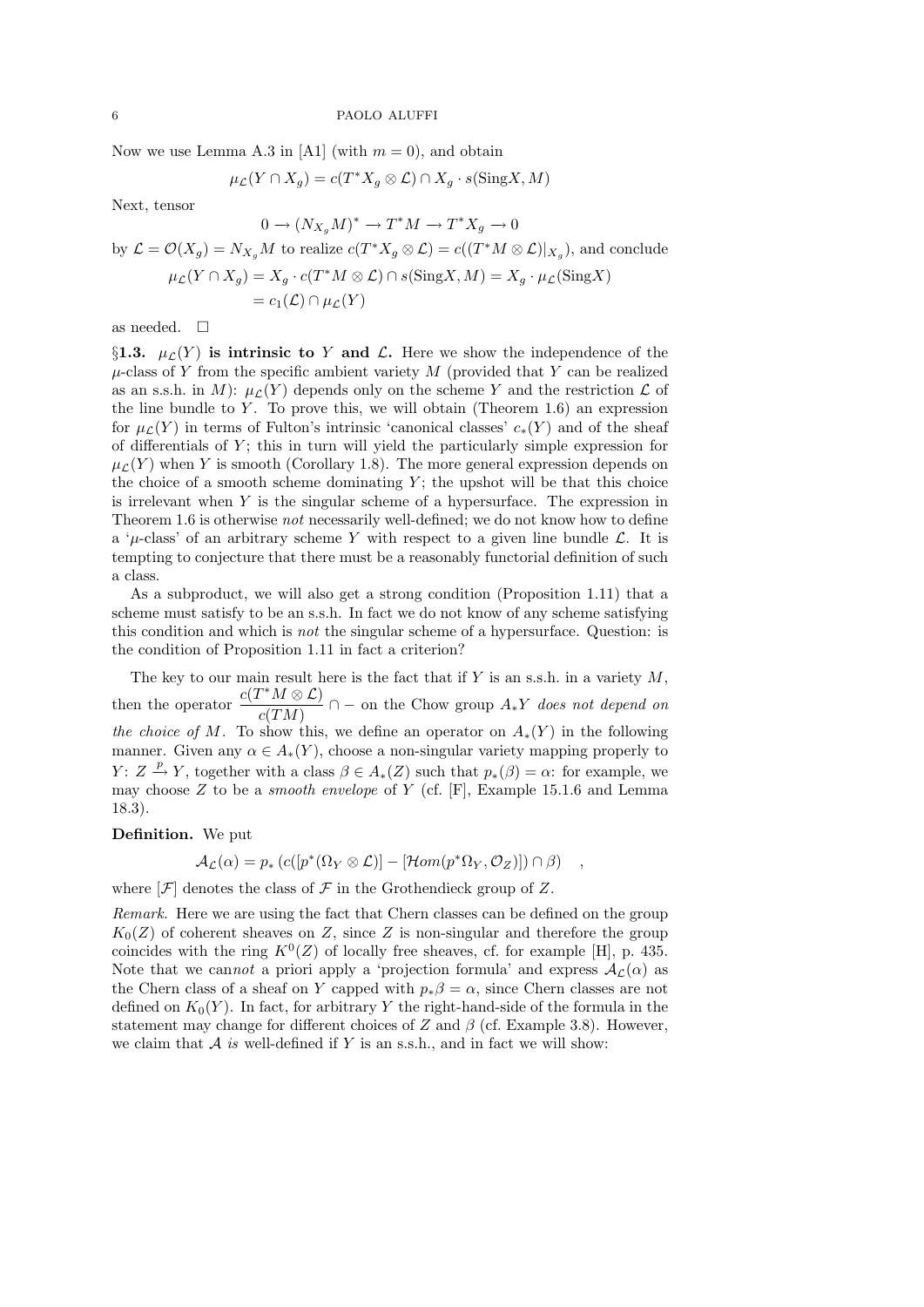**Proposition 1.5.** If Y is an s.s.h. with respect to  $\mathcal{L}$  in M, then

$$
\mathcal{A}_{\mathcal{L}} = \frac{c(T^*M \otimes \mathcal{L})}{c(TM)}
$$

as operators on  $A_*(Y)$ .

We delay the proof of this a moment, and first list a few consequences. Here we let  $c_*(Y)$  denote Fulton's intrinsic class of Y ([F], Example 4.2.6): this is a class defined for any scheme that is embeddable in a non-singular variety, and which agrees with  $c(TY) \cap [Y]$  when Y is itself non-singular.

**Theorem 1.6.** Let Y be an s.s.h. with respect to  $\mathcal{L}$ ; then with notations as above

$$
\mu_{\mathcal{L}}(Y) = \mathcal{A}_{\mathcal{L}}(c_*(Y))
$$

There is no guarantee that the right-hand-side in this formula is well-defined unless  $Y$  is an s.s.h. It is a consequence of the theorem that the class is well defined if Y is the singular scheme of a hypersurface: indeed, the left-hand-side does not depend on the choice of the variety Z and the class  $\beta$  needed to define  $\mathcal{A}_{\mathcal{L}}$ . Similarly:

**Corollary 1.7.** Let Y be an s.s.h. with respect to L. Then  $\mu_{\mathcal{L}}(Y)$  only depends on Y and L.

(That is, the right-hand-side in the definition of the  $\mu$ -class in section 1 is independent of the variety  $M$  in which  $Y$  is realized as an s.s.h.)

Proof. Indeed, the right-hand-side of the expression in Theorem 1.6 does not depend on the choice of a variety  $M$  in which Y is realized as the singular scheme of a section of a line bundle restricting to  $\mathcal{L}$ .  $\Box$ 

If  $\Omega_Y$  is locally free, we can apply the projection formula in the definition of  $\mathcal{A}_{\mathcal{L}}$ :

Corollary 1.8. If  $Y$  is non-singular, then

$$
\mu_{\mathcal{L}}(Y) = c(T^*Y \otimes \mathcal{L}) \cap [Y] .
$$

*Proof.* Apply the projection formula; or simply choose  $Z = Y$ ,  $\beta = c_*(Y)$  in the definition of  $A_{\mathcal{L}}$  and apply Theorem 1.6 to get

$$
\mu_{\mathcal{L}}(Y) = \frac{c(T^*Y \otimes \mathcal{L})}{c(TY)} \cap c_*(Y) = c(T^*Y \otimes \mathcal{L}) \cap [Y]
$$

since  $c_*(Y) = c(TY) \cap [Y]$  when Y is non-singular.  $\square$ 

Remark. Corollary 1.8 can also be deduced directly from the definition of  $\mu_{\mathcal{L}}$  once we have Corollary 1.7: indeed, if Y is non-singular we may then compute  $\mu_{\mathcal{L}}$  by choosing (almost pathologically)  $M = Y$ , and  $X = Y =$  the zero-locus of the zerosection of L. Then  $SingX = Y$ , and  $s(Y, M) = s(Y, Y) = [Y]$ , so the definition of  $\mu_{\mathcal{L}}$  gives the formula in the statement.

Remark/Example. We stress again that the right-hand-side in the definition of  $\mu_{\mathcal{L}}(Y)$  in section 1 computes  $\mu_{\mathcal{L}}(Y)$  only if Y can be realized as an s.s.h. in M. It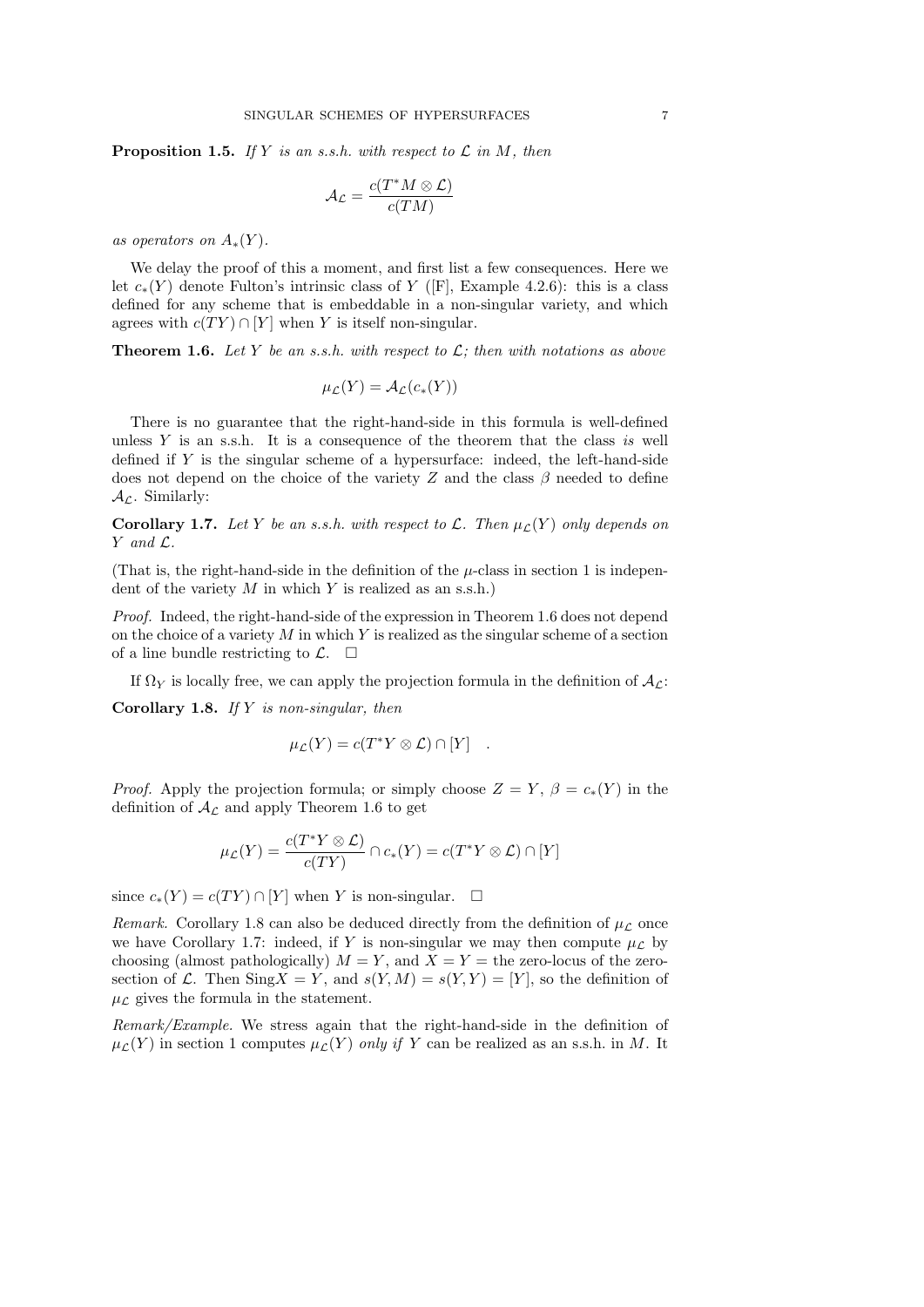is clear that, without this assumption on M, the expression  $c(T^*M\otimes\mathcal{L})\cap s(Y,M)$ cannot be controlled. For example, consider  $Y = \mathbb{P}^s \subset M' = \mathbb{P}^n$  and  $\mathcal{L} = \mathcal{O}(1)$ : then  $\mu_{\mathcal{L}}(Y) = [Y] - c_1(\mathcal{O}(1)) \cap [Y] + \dots$  (for example by Corollary 1.8), while  $c(T^*M'\otimes \mathcal{L})\cap s(Y,M')=[Y]-(n-s+1)c_1(\mathcal{O}(1))\cap [Y]+\ldots \ \textit{does depend on $M'$},$ and equals  $\mu<sub>L</sub>(Y)$  only in the pathological case  $n = s$ . However, this just says that a proper linear subspace cannot be realized as an s.s.h. of a projective space with respect to  $\mathcal{O}(1)$ .

This may be the simplest possible example of the constraints that will be exploited in the applications in §2 and §3. Note that  $\mathbb{P}^s$  can be realized as an s.s.h. with respect to to  $\mathcal{O}(1)$  in a 'non-pathological' way: for example, if  $(x_i), (y_i)$  are homogenous coordinates in  $\mathbb{P}^2$ ,  $\mathbb{P}^1$  resp., then the singular scheme of  $x_0y_0$  in  $M = \mathbb{P}^2 \times \mathbb{P}^1$ is a  $\mathbb{P}^1$ . This reflects the fact that the dual variety of the Segre embedding of M is not a hypersurface, cf. Corollary 2.6.

Proposition 1.5 will be deduced from the following fact. Suppose  $\mathcal E$  is a vector bundle on a scheme Y, and that for a line bundle  $\mathcal L$  on Y we have a symmetric map

$$
\mathcal{E}\otimes\mathcal{E}\xrightarrow{\varphi}\mathcal{L}
$$

This induces a vector bundle map  $\mathcal{E} \stackrel{\phi}{\rightarrow} \mathcal{F} = \mathcal{H}om(\mathcal{E}, \mathcal{L})$ , and the induced diagram

$$
Hom(\mathcal{F}, \mathcal{L}) \xrightarrow{\phi^T} Hom(\mathcal{E}, \mathcal{L})
$$
\n
$$
\parallel \qquad \qquad \parallel
$$
\n
$$
\mathcal{E} \xrightarrow{\phi} \qquad \mathcal{F}
$$

commutes by the symmetry of  $\varphi$ .

**Proposition 1.9.** Then for any sheaf M of  $\mathcal{O}_Y$ -modules there is an exact sequence  $0 \to \mathcal{H}om(\mathrm{Coker}\phi, \mathcal{L} \otimes_{\mathcal{O}_Y} \mathcal{M}) \to \mathcal{E} \otimes_{\mathcal{O}_Y} \mathcal{M} \to \mathcal{F} \otimes_{\mathcal{O}_Y} \mathcal{M} \to \mathrm{Coker}\phi \otimes_{\mathcal{O}_Y} \mathcal{M} \to 0$ 

Proof. Consider the exact sequence

$$
\mathcal{E} \longrightarrow \mathcal{F} \longrightarrow \text{Coker}\phi \longrightarrow 0 \quad ;
$$

applying  $\mathcal{H}om(-,\mathcal{L}\otimes_{\mathcal{O}_Y}\mathcal{M})$  and  $-\otimes_{\mathcal{O}_Y}\mathcal{M}$  gives the two exact sequences

$$
0 \to \mathcal{H}om(\mathrm{Coker}\phi, \mathcal{L} \otimes_{\mathcal{O}_Y} \mathcal{M}) \to \mathcal{H}om(\mathcal{F}, \mathcal{L} \otimes_{\mathcal{O}_Y} \mathcal{M}) \to \mathcal{H}om(\mathcal{E}, \mathcal{L} \otimes_{\mathcal{O}_Y} \mathcal{M})
$$

$$
\mathcal{E} \otimes_{\mathcal{O}_Y} \mathcal{M} \to \mathcal{F} \otimes_{\mathcal{O}_Y} \mathcal{M} \to \mathrm{Coker}\phi \otimes_{\mathcal{O}_Y} \mathcal{M} \to 0
$$

Now tensor diagram  $(*)$  by  $M$ , obtaining the commutative diagram

$$
\begin{array}{ccc}\n\mathcal{H}om(\mathcal{F},\mathcal{L}) \otimes_{\mathcal{O}_Y} \mathcal{M} & \xrightarrow{\phi^T \otimes 1} \mathcal{H}om(\mathcal{E},\mathcal{L}) \otimes_{\mathcal{O}_Y} \mathcal{M} \\
\parallel & & \qquad \qquad \parallel \\
\mathcal{E} \otimes_{\mathcal{O}_Y} \mathcal{M} & \xrightarrow{\phi \otimes 1} & \mathcal{F} \otimes_{\mathcal{O}_Y} \mathcal{M}\n\end{array}
$$

;

since  $\mathcal{E}, \mathcal{F}$  are locally free, the top row can be replaced with

$$
\mathcal{H}om(\mathcal{F}, \mathcal{L} \otimes_{\mathcal{O}_Y} \mathcal{M}) \to \mathcal{H}om(\mathcal{E}, \mathcal{L} \otimes_{\mathcal{O}_Y} \mathcal{M})
$$

and it is then clear that the two exact sequences link into the one given in the statement.  $\square$ 

If Y is an s.s.h. in M, we apply the above to the Hessian  $(TM \otimes TM)|_Y \to \mathcal{L}$ of the section  $F$  of which  $Y$  is a singular scheme: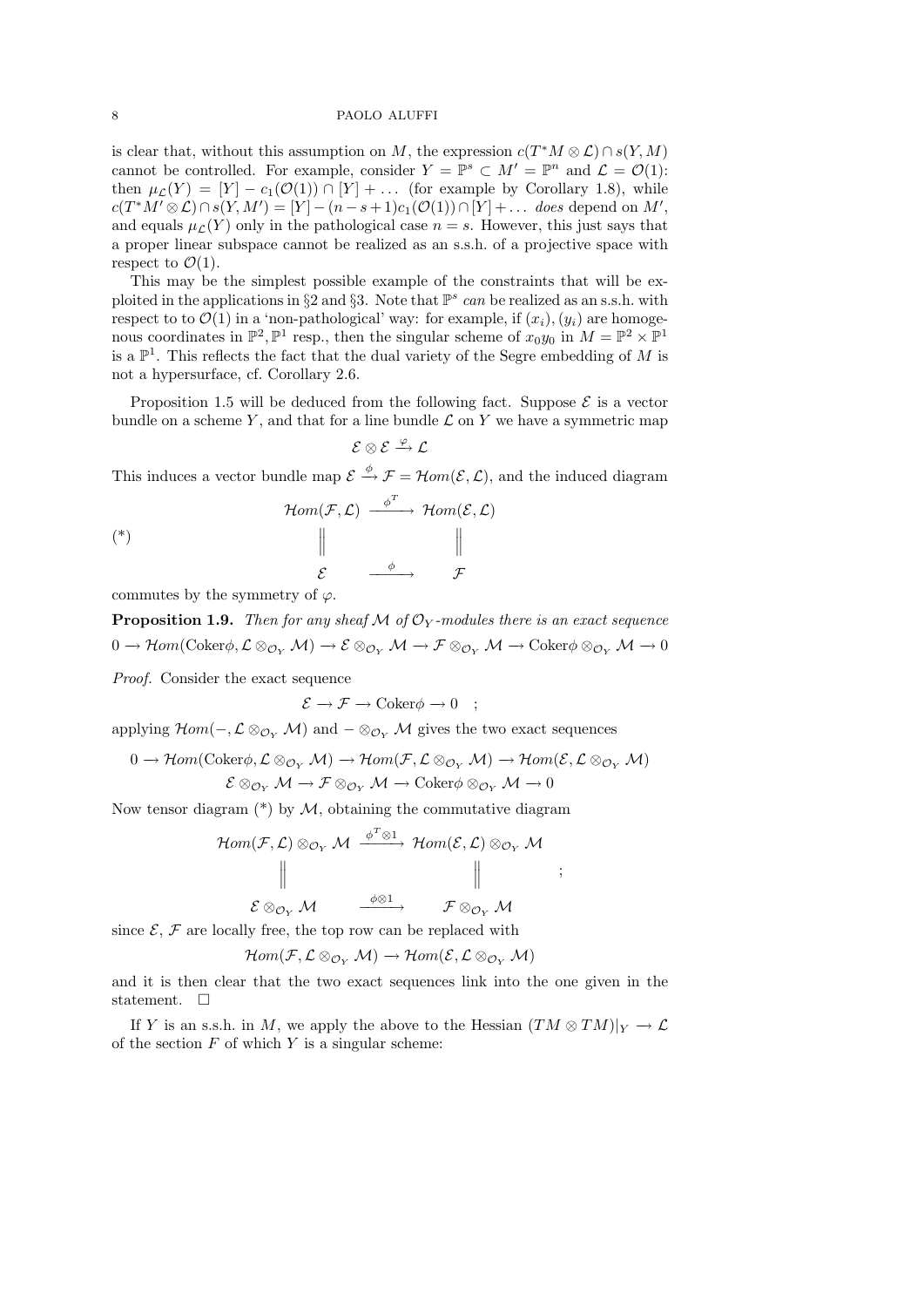**Corollary 1.10.** If Y is an s.s.h. in M, then for every sheaf M of  $\mathcal{O}_Y$ -modules there is an exact sequence

$$
0 \to \mathcal{H}om(\Omega_Y, \mathcal{M}) \to TM \otimes \mathcal{M} \to T^*M \otimes \mathcal{L} \otimes \mathcal{M} \to \Omega_Y \otimes \mathcal{L} \otimes \mathcal{M} \to 0
$$

Proof. Working in local coordinates, the induced symmetric morphism

$$
TM|_Y \stackrel{\phi}{\longrightarrow} T^*M \otimes \mathcal{L}|_Y
$$

sends  $\frac{\partial}{\partial x}$  $\partial x_i$ to  $\sum \frac{\partial^2 F}{\partial x \partial y}$  $\partial x_i\partial x_j$  $dx_j = d\left(\frac{\partial F}{\partial x}\right)$  $\partial x_i$ ): since the  $\left(\frac{\partial F}{\partial x}\right)$  $\partial x_i$  are precisely local equations for Y, we see that the image of  $\phi$  (up to tensoring by  $\mathcal{L}$ ) is nothing but the image of  $d$  in the 'second exact sequence' of differentials (cf. for example  $[H]$ , p. 173; notice that  $dF = \sum_{n=0}^{\infty} \frac{\partial F}{\partial n}$  $\partial x_j$  $dx_j = 0$  over Y)

$$
\frac{\mathcal{I}}{\mathcal{I}^2} \otimes \mathcal{L} \xrightarrow{d} T^*M \otimes \mathcal{L} \to \Omega_Y \otimes \mathcal{L} \to 0
$$

where I is the ideal of Y in M. That is, Coker $\phi = \Omega_Y \otimes \mathcal{L}$ ; Proposition 1.9 then gives the statement, since  $\mathcal{H}om(\Omega_Y \otimes \mathcal{L}, \mathcal{M} \otimes \mathcal{L}) = \mathcal{H}om(\Omega_Y, \mathcal{M}).$ 

Corollary 1.10 implies Proposition 1.5: choose a Z as in the definition of  $A_{\mathcal{L}}$ , and write the sequence with  $\mathcal{M} = \mathcal{O}_Z$ :

$$
0 \to \mathcal{H}om(p^*\Omega_Y, \mathcal{O}_Z) \to p^*TM \to p^*T^*M \otimes \mathcal{L} \to p^*\Omega_Y \otimes \mathcal{L} \to 0
$$

is exact. That is,

$$
[p^*T^*M \otimes \mathcal{L}] - [p^*TM] = [p^*\Omega_Y \otimes \mathcal{L}] - [\mathcal{H}om(p^*\Omega_Y, \mathcal{O}_Z)]
$$

in the Grothendieck group of  $Z$ ; Proposition 1.5 follows by taking Chern classes and applying the projection formula to the left-hand-side.  $\Box$ 

To get Theorem 1.6, just apply the operator in Proposition 1.5 to  $c_*(Y)$ :

$$
\mu_{\mathcal{L}}(Y) = c(T^*M \otimes \mathcal{L}) \cap s(Y, M)
$$
  
= 
$$
\frac{c(T^*M \otimes \mathcal{L})}{c(TM)} \cap (c(TM) \cap s(Y, M))
$$
  
= 
$$
\frac{c(T^*M \otimes \mathcal{L})}{c(TM)} \cap c_*(Y)
$$
  
= 
$$
\mathcal{A}_{\mathcal{L}}(c_*(Y))
$$

by Proposition 1.5. Theorem 1.6 is then established.  $\square$ 

Corollary 1.10 can also be used to obtain a strong constraint forced upon a scheme Y when this can be realized as the singular scheme of a hypersurface: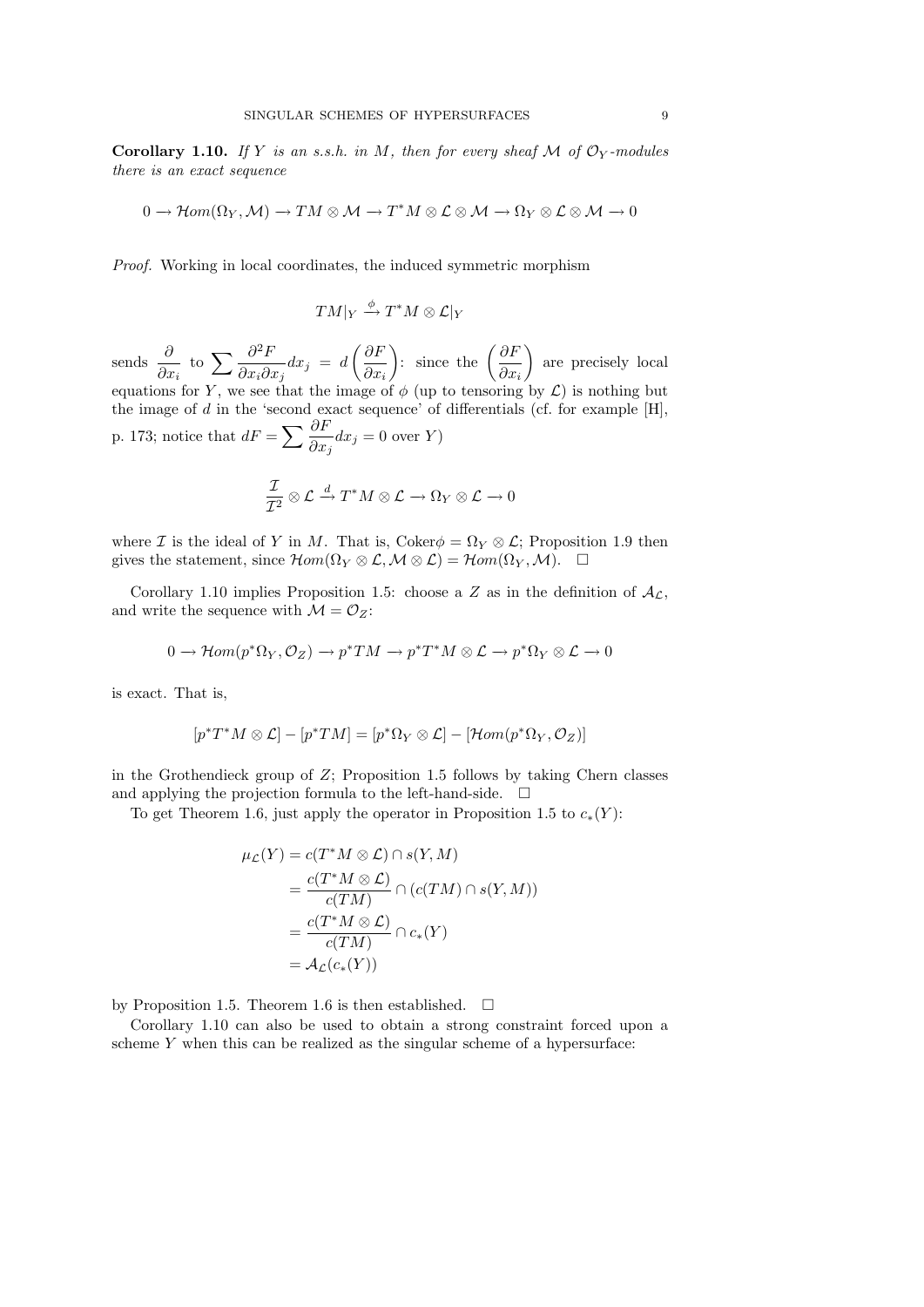**Proposition 1.11.** Let Y be the singular scheme of a section of a line bundle  $\mathcal{L}$ on a non-singular variety. Then for every sheaf M of  $\mathcal{O}_Y$ -modules and all  $i \geq 1$ 

$$
\operatorname{Tor}^{\mathcal{O}_Y}_i(\Omega_Y^*, \mathcal{M}) \cong \operatorname{Tor}^{\mathcal{O}_Y}_{i+2}(\Omega_Y \otimes \mathcal{L}, \mathcal{M})
$$

where  $\Omega_Y^* = \mathcal{H}om(\Omega_Y, \mathcal{O}_Y)$ .

*Proof.* Apply Corollary 1.10 with with  $\mathcal{M} = \mathcal{O}_Y$ : the sequence

$$
0 \to \Omega^*_{Y} \to TM \to T^*M \otimes \mathcal{L} \to \Omega_{Y} \otimes \mathcal{L} \to 0
$$

is exact. Hence if  $\ldots \to \mathcal{E}_1 \to \mathcal{E}_0 \to \Omega^*_Y \to 0$  is a locally free resolution of  $\Omega^*_Y$ ,  $\ldots \to \mathcal{E}_1 \to \mathcal{E}_0 \to TM \to T^*M\otimes \mathcal{L} \to \Omega_Y\otimes \mathcal{L} \to 0$  will be a locally free resolution of  $\Omega_Y \otimes \mathcal{L}$ , and the result follows by tensoring with M and taking homology.  $\Box$ 

Remark. Let  $Z \stackrel{p}{\rightarrow} Y$  be as in the definition of  $A_{\mathcal{L}}$ . The exact sequence in the proof of Proposition 1.11 and easy  $\mathcal{T}or$  manipulations show that (with the above notations)

$$
\mathcal{A}_{\mathcal{L}}(\alpha) = p_* (c([p^*\Omega_Y\otimes \mathcal{L}] - [Tor_1^{\mathcal{O}_Y}(\Omega_Y\otimes \mathcal{L},\mathcal{O}_Z)] + [Tor_2^{\mathcal{O}_Y}(\Omega_Y\otimes \mathcal{L},\mathcal{O}_Z)] - [p^*\Omega_Y^*])\cap \beta)
$$

Now if p were a finite- $\mathcal{T}or$  morphism, then we could define as customary  $p^!$  $\sum$  $([M]) =$  $i_1(-1)^i[Tor_i^{\mathcal{O}_Y}(\mathcal{M},\mathcal{O}_Z)]$  for any coherent sheaf M on Y, and get the reasonable– looking

$$
\mathcal{A}_{\mathcal{L}}(\alpha) = p_* (c(p^![\Omega_Y \otimes \mathcal{L}] - p^![\Omega_Y^*]) \cap \beta) \quad ,
$$

as all but the first few  $T$  ors match and cancel by Proposition 1.11. This expression does not make sense in our set-up, since typically p will not have finite  $Tor$ ; in a sense, all we are doing in this section is to make sense of this expression nevertheless.

Examples of applications of the above results will be given in sections 2 and 3. Corollary 1.8 above suffices for many applications when  $Y$  is non-singular. The following stronger statement also follows from Corollary 1.10 and is useful when Y is singular but has a non-singular component.

**Corollary 1.12.** Suppose Y is an s.s.h. in a non-singular variety M, and  $Z \stackrel{i}{\hookrightarrow} Y$ is a non-singular variety such that the inclusion i restricts to an isomorphism on a dense open subset of Z. Then

$$
[N_Z^*M\otimes\mathcal{L}]=[N_ZM]+[\mathcal{T}\otimes\mathcal{L}]
$$

in the Grothendieck group of Z, where T is the torsion sheaf of  $\Omega_Y \otimes_{\mathcal{O}_Y} \mathcal{O}_Z$  and  $N_ZM$  is the normal bundle of Z in M.

*Proof.* By Corollary 1.10 with  $\mathcal{M} = \mathcal{O}_Z$  we know

$$
[T^*M \otimes \mathcal{L}] - [TM] = [i^*\Omega_Y \otimes \mathcal{L}] - [\mathcal{H}om(\Omega_Y, \mathcal{O}_Z)]
$$

Now take  $\mathcal{H}om(-,\mathcal{O}_Z)$  of the first exact sequence of differentials for  $Z \subset Y$ :

$$
0\longrightarrow \Omega_Z^*\longrightarrow \mathcal{H}om(\Omega_Y, \mathcal{O}_Z)\longrightarrow \mathcal{H}om(\mathcal{J}/\mathcal{J}^2, \mathcal{O}_Z)\quad ;
$$

since the inclusion  $Z \subset Y$  is an isomorphism on a dense open set of  $Z, \mathcal{J}/\mathcal{J}^2$  is torsion and the last term of the sequence vanishes. Therefore  $[\mathcal{H}om(\Omega_Y, \mathcal{O}_Z)] =$ [TZ]. Next,  $\mathcal T$  is the kernel of the natural homomorphism

$$
\Omega_Y\otimes \mathcal{O}_Z\rightarrow \mathcal{H}om(\mathcal{H}om(\Omega_Y\otimes \mathcal{O}_Z, \mathcal{O}_Z), \mathcal{O}_Z)=\mathcal{H}om(\Omega_Z^*, \mathcal{O}_Z)=\Omega_Z
$$

by the above; this is an epimorphism, so  $[i^*\Omega_Y \otimes \mathcal{O}_Z] = [T^*Z] + [T]$ . Putting all together,

$$
[T^*M\otimes\mathcal{L}]-[TM]=[T^*Z\otimes\mathcal{L}]+[T\otimes\mathcal{L}]-[TZ]
$$

and the statement follows.  $\Box$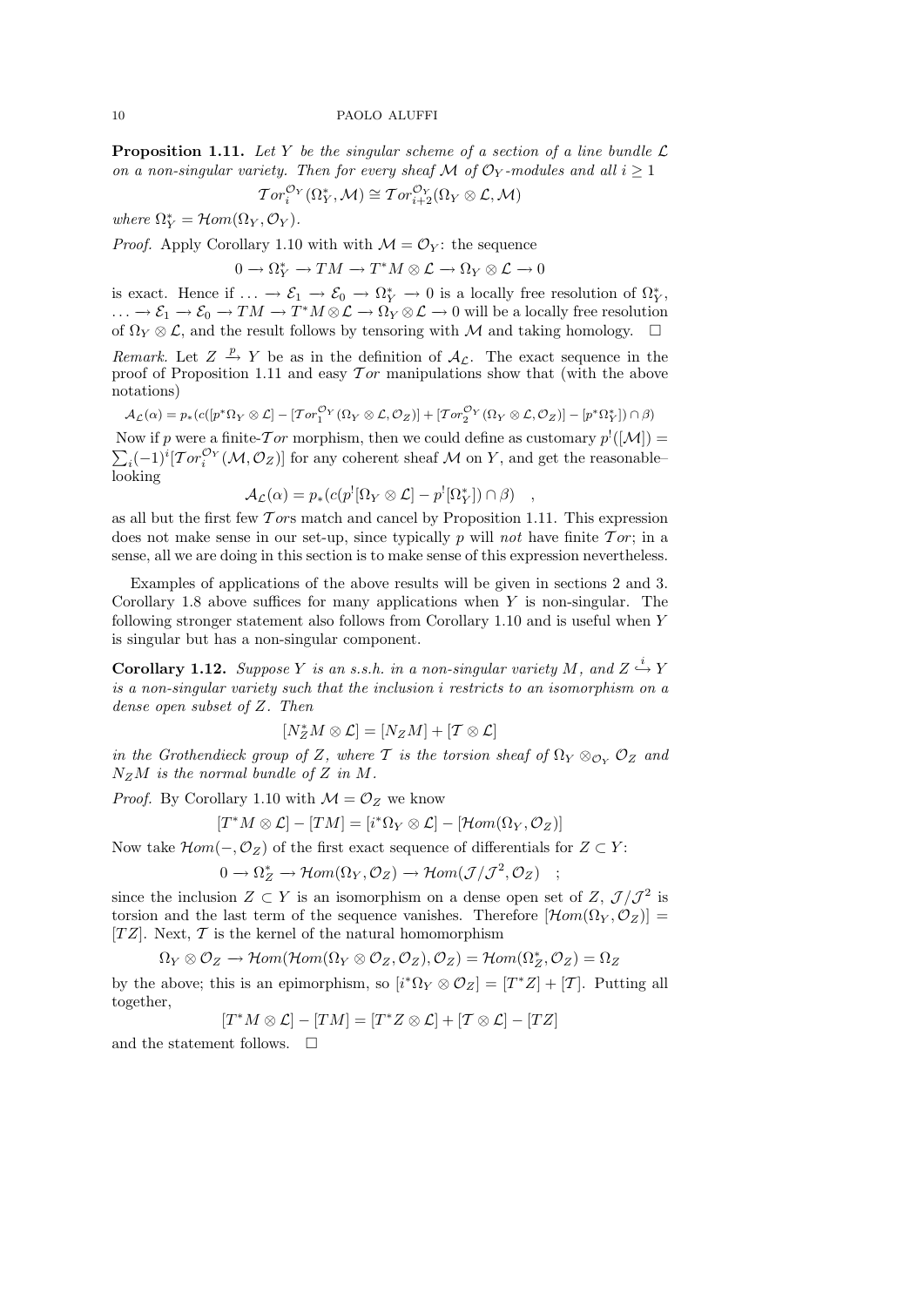### §2. Relations with other invariants, and applications to duality

Maintain the notations and definition of §1.

§2.1. Milnor numbers and generalizations. If Y is supported on a point  $P$ , then  $\mu_{\mathcal{L}}(Y) = m[P]$ , where m is the Milnor number of X at P: indeed, in this case  $\mu_{\mathcal{L}}(Y) = s(Y, M)$ , so m is the coefficient of  $[P]$  in  $s(Y, M)$ , which agrees with the definition of Milnor number (cf. for example [F], Example 14.1.5 (d)).

Even if dim  $Y > 0$ , let |Y| be the support of Y, and assume Y is proper; over  $\mathbb{C}$ , Parusinski ([P1]) has introduced in the above situation an invariant, the ' $\mu$ -number' of X at  $|Y|$ , agreeing with the ordinary Milnor number in case Y is a point.

**Proposition 2.1.** Over  $\mathbb C$  and with the above notations, Parusinski's  $\mu$ -number of X at |Y| equals the degree of the zero-dimensional component of  $\mu$ <sub>C</sub>(Y).

*Proof.* The differential of the local equations of  $X$  in  $M$  determines a section of  $(T^*M \otimes \mathcal{L})|_X$ ; over  $\mathbb{C}$ , this can be extended to a holomorphic section  $s_X$  of  $T^*M \otimes \mathcal{L}$ over the whole of M. Parusinski's  $\mu$ -number is defined as the contribution of |Y| to the intersection number of  $s_X$  with the zero-section of  $T^*M \otimes \mathcal{L}$ . Now in a neighborhood of  $|Y|$  we have the fiber diagram

$$
Y \longrightarrow M
$$
  

$$
\downarrow \qquad \qquad \downarrow s_X
$$
  

$$
M \xrightarrow{s_0} T^*M \otimes \mathcal{L}
$$

(that is, in this set-up Y is the scheme-theoretic intersection of the two sections), so the contribution of  $|Y|$  to the intersection number of the sections is ( $|F|$ , Chapter 6 and 19) the degree of the zero-dimensional component of

$$
c(T^*M\otimes\mathcal{L})\cap s(Y,M)\quad,
$$

which is the claim.  $\square$ 

The degree of the zero-dimensional component of  $\mu_{\mathcal{L}}(Y)$  generalizes slightly Parusinski's  $\mu$ -number in the sense that it defines it over any alg. closed field of characteristic 0. Maybe more importantly, our class can be defined even if Y is not proper: in fact, for many of our applications the relevant piece of  $\mu<sub>\mathcal{L</sub>(Y)$  is the codimension-1 component, which may well carry useful information when  $Y$  is not proper.

Notice that in view of Propositions 1.3 and 2.1, the 'numerical' information carried by the  $\mu$ -class of Y (when Y is proper) is essentially equivalent to Parusinski's  $\mu$ -number of |Y| and of its general sections  $|Y \cap X_{g_1}|, |Y \cap X_{g_1} \cap X_{g_2}|$ , etc.

Also, taking the degree of the zero-dimensional component in Corollary 1.8 gives a computation of Parusinski's Milnor number recovering a special case of  $[P1]$ , Prop. 1.5. Parusinski also studies the behavior of the number under blow-ups; it would be very interesting to extend his results to the whole  $\mu$ -class (or at least to the component of codimension 1).

§2.2. Multiplicities of discriminants. View X as a point of the *discriminant*  $D \subset \mathbb{P}H^0(M,\mathcal{L})$  of  $\mathcal L$  over M, parametrizing the singular sections of  $\mathcal L$ . For example, if  $\mathcal L$  is very ample then D is the *dual variety* of M with respect to the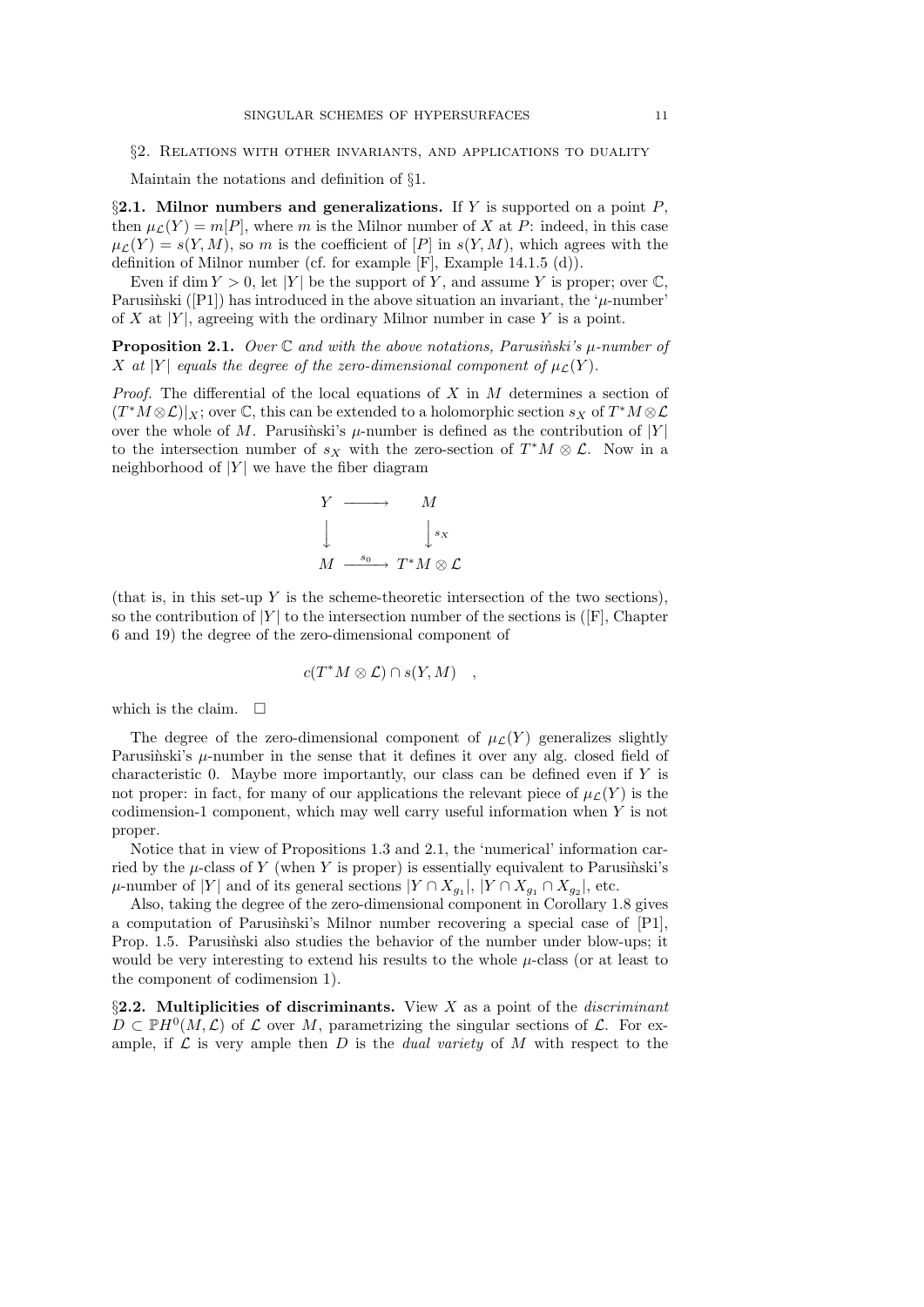embedding of M in  $\mathbb{P}^N = \mathbb{P}H^0(M, \mathcal{L})^*$ . We will use the term 'dual variety' for the discriminant in the (slightly weaker) hypothesis that the map  $M \to \mathbb{P}^N$  is unramified (note that this hypothesis is not required in the set-up of §1); also, the linear system giving this map need not be complete. In this situation, the multiplicity of D at X was investigated in  $[A-C]$  under the further hypothesis that D is a hypersurface in  $(\mathbb{P}^N)^*$ . Now we are able to remove this hypothesis, and in fact to measure the codimension of  $D$  in terms of the  $\mu$ -class of the singularities of  $X$ (provided of course that  $\text{Sing} X$  be proper, which we will tacitly assume whenever we compute a  $\int$ ):

**Proposition 2.2.** Let X be any singular hyperplane section of M. Then the codimension of the dual variety D of M in  $\mathbb{P}^{N^*}$  is the smallest integer  $r \geq 1$  such that

$$
\int c_1(\mathcal{L})^{r-1} c(\mathcal{L}) \cap \mu_{\mathcal{L}}(\text{Sing} X) \neq 0 \quad ;
$$

and for  $r = codim_{\mathbb{P}^N} D$  this number equals the multiplicity of D at X.

*Proof.* Induction on r: for  $r = 1$ , the statement follows from [A-C], Proposition 1.3 and Theorem in §1. Indeed,

$$
c(\mathcal{L}) \cap \mu_{\mathcal{L}}(\text{Sing} X) = c(\mathcal{L})c(T^*M \otimes \mathcal{L}) \cap s(\text{Sing} X, M)
$$
  
=  $c((T^*M \oplus \mathcal{O}) \otimes \mathcal{L}) \cap s(\text{Sing} X, M)$ 

is the class used in [A-C] to compute the multiplicity of the 'first' discriminant.

For  $r > 1$ , [A-C] shows that  $\int c(\mathcal{L}) \cap \mu_{\mathcal{L}}(\text{Sing} X) = 0$ ; next, the key observation (which we borrow from  $[Ho]$ , p. 153) is that if the dual variety D of M is not a hypersurface, then the dual variety  $D_1$  of a general hyperplane section  $M \cap H$  of M is the cone over D (with the point of  $(\mathbb{P}^N)^*$  corresponding to H as vertex). The multiplicity of D at X then evidently equals the multiplicity of  $D_1$  at  $X \cap H$ ; but  $D_1$  has codimension codim $D-1$ , so the statement follows by induction because

$$
c_1(\mathcal{L})^{r-1} c(\mathcal{L}) \cap \mu_{\mathcal{L}}(\text{Sing} X) = c_1(\mathcal{L})^{r-2} c(\mathcal{L}) \cap (c_1(\mathcal{L}) \cap \mu_{\mathcal{L}}(\text{Sing} X))
$$
  
= 
$$
c_1(\mathcal{L})^{r-2} c(\mathcal{L}) \cap \mu_{\mathcal{L}}(\text{Sing} X \cap H)
$$

(where we used Proposition 1.3 in the last equality).  $\Box$ 

*Remark.* Proposition 2.2 says that the dual variety has codimension  $\geq r$  if and only if the components of dimension i,  $0 \leq i < r - 1$  of  $c(\mathcal{L}) \cap \mu_{\mathcal{L}}(\text{Sing} X)$  vanish, for all sections X. That is, if the dual variety has codimension  $\geq r$  then for all sections X

$$
c(\mathcal{L}) \cap \mu_{\mathcal{L}}(\text{Sing} X) = A_{\text{dim Sing} X} + \dots + A_{r} + A_{r-1}
$$

with  $A_j$  a class in dimension j,  $j = r - 1, \ldots$ , dim SingX (depending on X).

With this in mind, we can use Proposition 2.2 to recover and 'algebraize' an expression of Parusiński's for the multiplicity of the dual variety (Formula 2 in [P2]):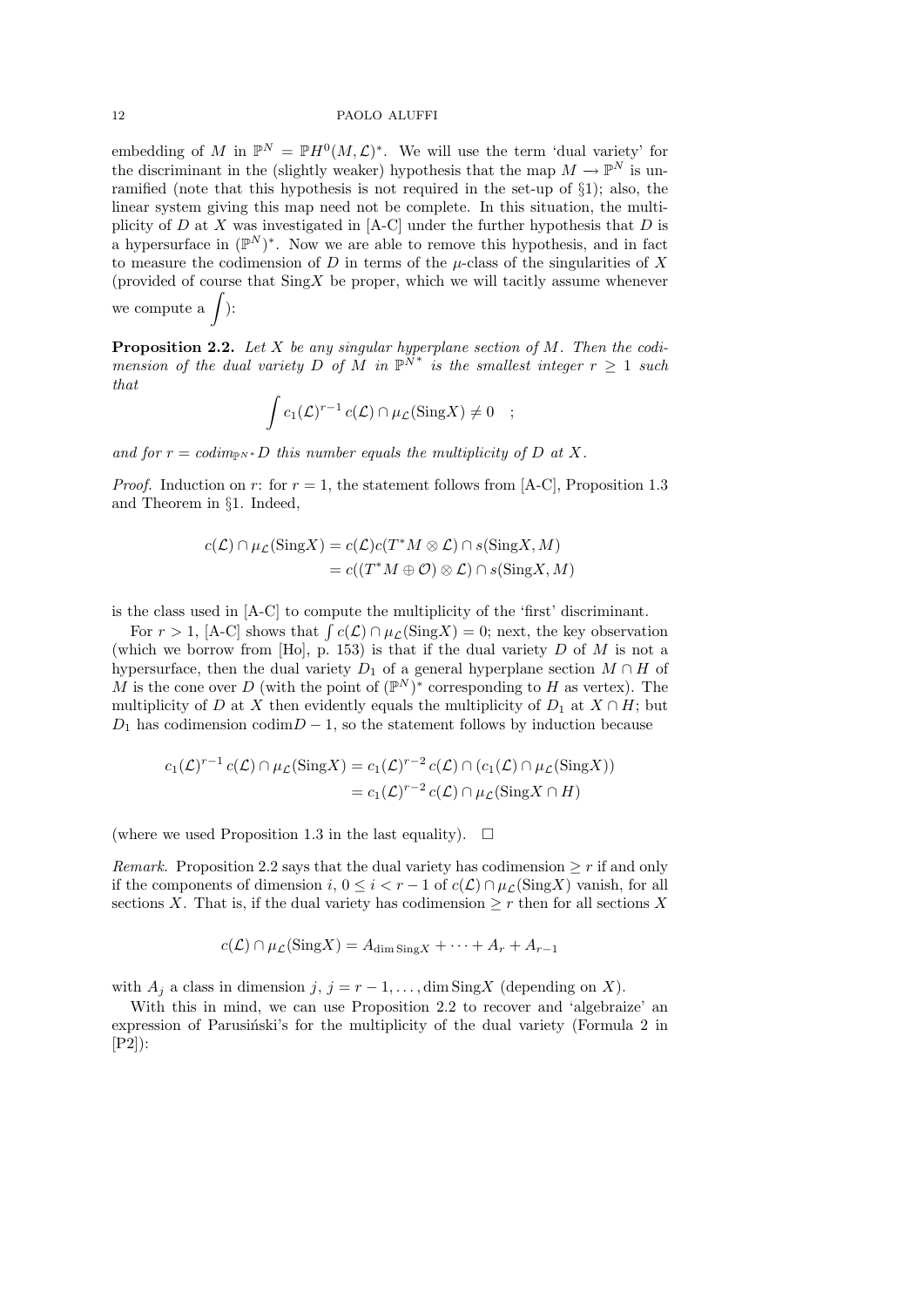**Corollary 2.3.** If the dual variety D has codimension r, then its multiplicity at X is

$$
\int (-1)^{r-1} \mu_{\mathcal{L}}(\text{Sing} X) + c_1(\mathcal{L})^r \cap \mu_{\mathcal{L}}(\text{Sing} X)
$$

Proof. By the remark,

$$
\mu_{\mathcal{L}}(\text{Sing} X) = c(\mathcal{L})^{-1} \cap (A_{\text{dim Sing} X} + \dots + A_{r-1})
$$

(with  $A_{r-1} \neq 0$ ), and therefore

$$
\int (-1)^{r-1} \mu_{\mathcal{L}}(\text{Sing} X) = \sum_{i=r-1}^{\dim \text{Sing} X} (-1)^{i-r+1} c_1(\mathcal{L})^i \cap A_i
$$

while

$$
\int c_1(\mathcal{L})^r c(\mathcal{L})^{-1} \cap (A_{\dim \text{Sing} X} + \cdots + A_{r-1}) = \sum_{i=r}^{\dim \text{Sing} X} (-1)^{i-r} c_1(\mathcal{L})^i \cap A_i.
$$

Hence

$$
\int (-1)^{r-1} \mu_{\mathcal{L}}(\text{Sing} X) + c(\mathcal{L})^r \cap \mu_{\mathcal{L}}(\text{Sing} X) = \int c_1(\mathcal{L})^{r-1} \cap A_{r-1} ,
$$

which equals the multiplicity of the dual variety at X by Proposition 2.2.  $\Box$ 

To see that this implies Parusiński's formula, use Proposition 1.3 to write the second summand as the  $\mu$ -class of the intersection of X with r general sections, then apply Proposition 2.1.

§2.3. Ranks and Holme's Theorem. Proposition 2.2 was stated with an eye to the notion of ranks (see for example [K], §4). In [Ho], A. Holme extended to the case of arbitrary codimension of  $D$  the well-known expression for the degree of the dual variety in terms of the degrees of the Chern classes of  $M$ . Holme defines

$$
\delta_s = \sum_{i=s}^n \binom{i+1}{s+1} e_{n-i}
$$

where  $e_j$  denotes the degree of  $c_j(T^*M)$  with respect to the embedding determined by  $\mathcal{L}$ . The number  $\delta_i$  is the '*i*-th rank' of M.

**Claim.** The *i*-th rank is given by

$$
\delta_i = \int c_1(\mathcal{L})^{i-1} c(\mathcal{L}) \cap \mu_{\mathcal{L}}(M)
$$

Indeed,  $\mu_{\mathcal{L}}(M) = c(T^*M \otimes \mathcal{L}) \cap [M]$  since M is non-singular (Corollary 1.8); the claim follows then from a standard Chern class computation, which we leave to the reader.

Holme's result (Theorem 1.7 in [Ho]) can then be derived as a particular case of Proposition 2.2: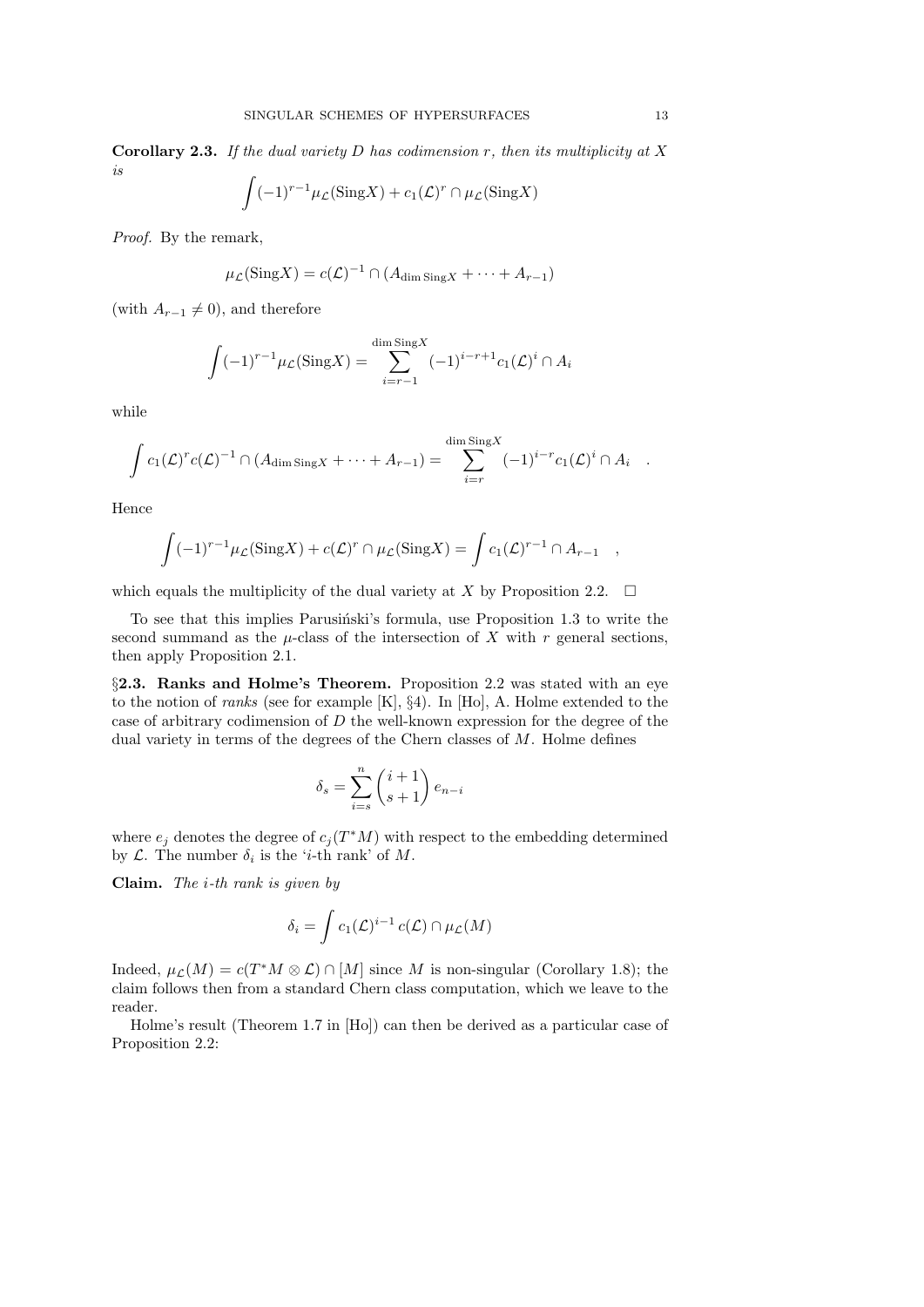**Corollary 2.4.** The codimension of the dual variety is the smallest integer  $r \geq 1$ such that  $\delta_r \neq 0$ , and for  $r = \text{codim}_{\mathbb{P}^N} \ast D$  this number equals the degree of D.

Proof. By Proposition 2.2, this is computing the multiplicity of the dual variety at the zero-section; which amounts to computing the multiplicity at the origin of the cone in  $\mathbb{A}^{N+1^*}$  over  $D \subset \mathbb{P}^{N^*}$ ; that is, to computing the degree of D (cf. Corollary 1.1 in [A-C]).  $\Box$ 

In view of this observation, the numbers

$$
\int c_1(\mathcal{L})^{i-1} c(\mathcal{L}) \cap \mu_{\mathcal{L}}(\mathrm{Sing} X)
$$

should be seen as an extension to arbitrary sections of  $\mathcal L$  of the notion of ranks, to which they specialize for the zero-section.

§2.4. Landman-Ein parity Theorem. A remarkable result of Landman states that if M is not a linear subspace of  $\mathbb{P}^N$ , and the dual of M is not a hypersurface, then the codimension of the dual variety of M is congruent to dim  $M + 1$  mod 2: in other words, if the dual is not a hypersurface then the contact locus of a general hyperplane must have even codimension in  $M$ . Landman's approach was via Picard-Lefschetz theory; later this was recovered among a wealth of beautiful results in Ein's papers on small duals ([E]). Assume M is embedded in  $\mathbb{P}^N$ ,  $\mathcal{L} = \mathcal{O}(1)$ , and Y is the contact locus of a general tangent hyperplane  $H$  with  $M$ ; then it is easily seen that Y is a linear subspace of  $\mathbb{P}^N$ , and Ein proves ([E] I, Theorem 2.2)

$$
N_Y M \cong \mathcal{H}om(N_Y M, \mathcal{O}(1)) \quad (= N_Y^* M \otimes \mathcal{O}(1)) \quad , \quad \text{implying}
$$

$$
c(N_Y M) = c(N_Y^* M \otimes \mathcal{O}(1)) \quad ;
$$

and this Chern class equality implies easily Landman's parity result. In Ein's set-up this is significant when the dual variety is not a hypersurface (else  $Y$  is a point!).

Our observation now is that Corollary 1.12 gives a generalization of the Chern class equality, and from this we ought to derive a strengthening of Landman's result. The upshot is that one does not need to assume the section to be general, or the contact locus to be a linear subspace, or the dual variety to be small, or indeed even that  $\mathcal L$  be necessarily very ample. The precise statement is

**Proposition 2.5.** Let Y be a s.s.h. with respect to  $\mathcal{L}$  in a smooth variety M. Assume that Y is pure-dimensional and contains a complete curve C such that

(i) Y is non-singular in a neighborhood of  $C$  and

(*ii*) the  $\mathcal{L}$ -degree of C is odd.

Then dim  $Y \equiv \dim M \mod 2$ .

*Proof.* We can apply Corollary 1.12 to the non-singular neighborhood  $Z$  of  $C$ , then restrict to C and compare  $c_1$ 's: C avoids the torsion of  $\Omega_Y$ , so Corollary 1.12 gives

$$
c_1(N_ZM)\cap [C]=(-c_1(N_ZM)+(\mathrm{codim}_YM)\,c_1(\mathcal{L}))\cap [C]
$$

from which

$$
(\mathrm{codim}_Y M) \cdot \left( \int c_1(\mathcal{L}) \cap [C] \right) = 2 \int c_1(N_Z M) \cap [C] ,
$$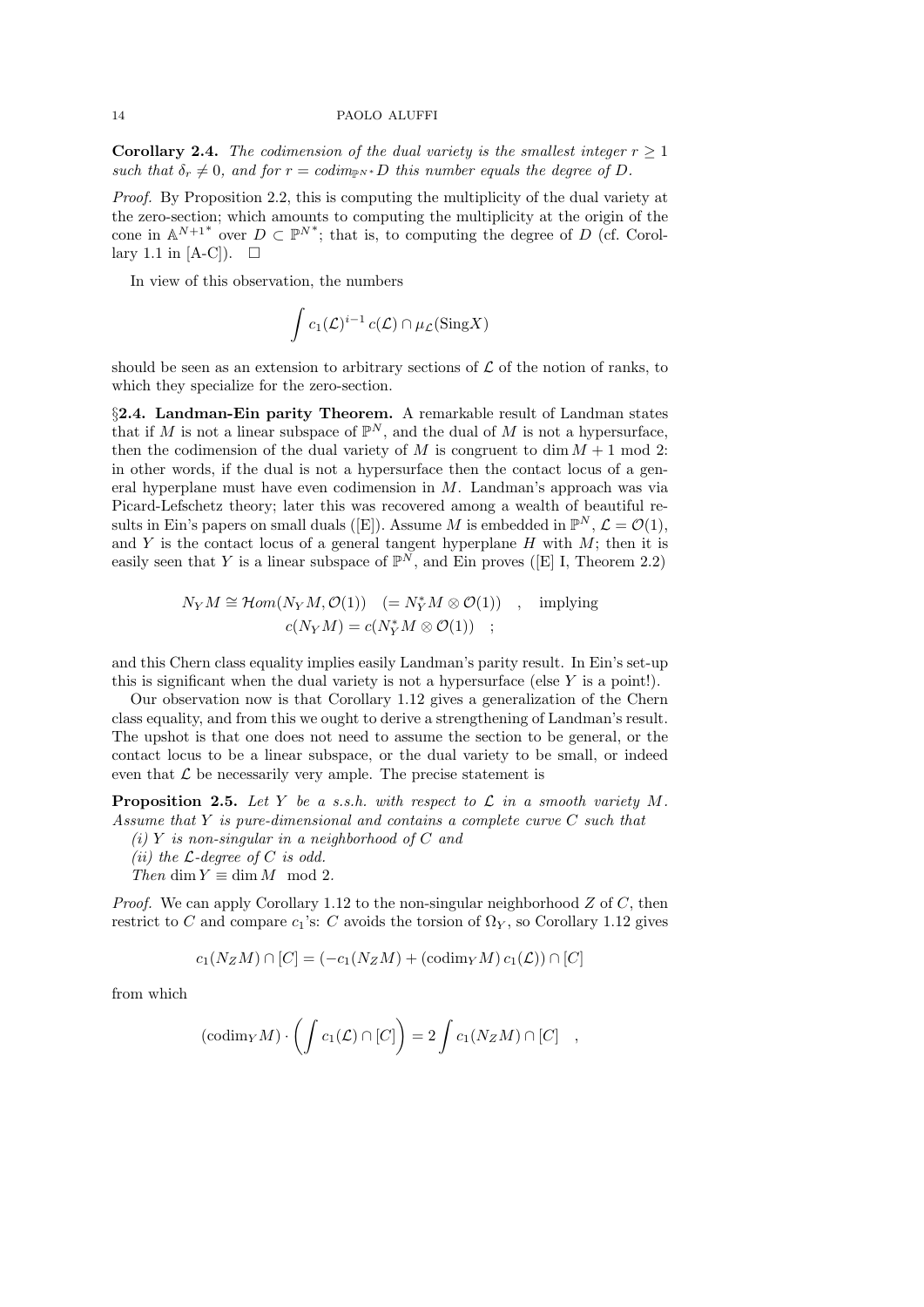hence  $(\text{codim}_Y M) \cdot (\int c_1(\mathcal{L}) \cap [C])$  is even, hence  $\text{codim}_Y M$  is even.  $\Box$ 

This implies Landman's result: say  $M \subset \mathbb{P}^N$  and  $\mathcal{L} = \mathcal{O}(1)$ , and consider a general hyperplane section; the contact locus (that is,  $Y$ ) is then a linear subspace  $\mathbb{P}^k$ . If the dual of M is not a hypersurface then  $k > 0$ , and we are in the hypotheses of Proposition 2.5 (with  $C = a$  line): the codimension of the contact locus must be even.

Proposition 2.5 says that this holds for any hyperplane and regardless of the dimension of the dual (so the result is significant even when the dual variety is a hypersurface), so long as the contact scheme has positive dimension and is non-singular for example in the neighborhood of a line. To see that hypothesis (ii) is necessary, consider the Veronese surface in  $\mathbb{P}^5$ : hyperplane sections correspond to conics in  $\mathbb{P}^2$ ; a hyperplane corresponding to a 'double line' is tangent to the surface along a conic in  $\mathbb{P}^5$ , which is codimension 1 in the surface (and violates (ii)). This example is somewhat typical: a quadric in  $\mathbb{P}^n$  may be singular in any codimension—that is, there is no restriction on the codimension of the singular locus of hyperplane sections of a 2-Veronese embedding. Proposition 2.5 shows that the situation is much more constrained for e.g., the codimension of the singular locus of odd-degree hypersurfaces of  $\mathbb{P}^n$ : if the singular scheme Y of an odd-degree hypersurface of  $\mathbb{P}^n$ is non-singular in the neighborhood of a curve of odd degree, then  $Y$  must have even codimension in  $\mathbb{P}^n$ . For example, it follows that no hypersurface of odd degree in  $\mathbb{P}^{2k}$  may have singularity of 'transverse type A1' along a non-singular curve of odd degree.

Another curious remark concerning the codimension of the dual variety is the following: as noted above, it is well known that the contact locus of a general hyperplane with a variety is a linear subspace  $\mathbb{P}^{r-1}$ , where  $r = \text{codim } D$  (cf. for example [K], p.340) . Corollary 1.8 yields a 'converse' to this:

**Corollary 2.6.** Suppose the contact scheme Y of a hyperplane H with M is a linear space  $\mathbb{P}^{r-1}$ ; then the dual variety of M has codimension r, and is smooth at H.

(Recall that by contact scheme we mean the contact locus endowed of the scheme structure that naturally makes it an s.s.h.: that is, Y is the singular scheme of  $H \cap M$  in  $M$ )

The surprising element in Corollary 2.6 is that we are not assuming the hyperplane to be general. The dimension of the contact scheme of a hyperplane need not be equal to the dimension of the contact locus of a general hyperplane; the claim here is that if the contact scheme is a linear space, then its dimension must equal the dimension of the general contact. For example, if the general contact is a simple point (that is, the dual is a hypersurface) then no hyperplane can touch M ('scheme-theoretically') along a linear subspace of positive dimension.

*Proof.* If  $Y \cong \mathbb{P}^{r-1}$  and  $\mathcal{L} = \mathcal{O}(1)$ , then by Corollary 1.8

$$
c(\mathcal{L}) \cap \mu_{\mathcal{L}}(Y) = c(\mathcal{O}(1))c(T^*\mathbb{P}^{r-1} \otimes \mathcal{O}(1)) \cap [\mathbb{P}^{r-1}] = [\mathbb{P}^{r-1}] ,
$$

and the result follows immediately from Proposition 2.2.  $\Box$ 

More generally, Proposition 2.2 shows (by an analogous argument) that if the contact scheme of a variety with a given hyperplane is smooth, then the defect of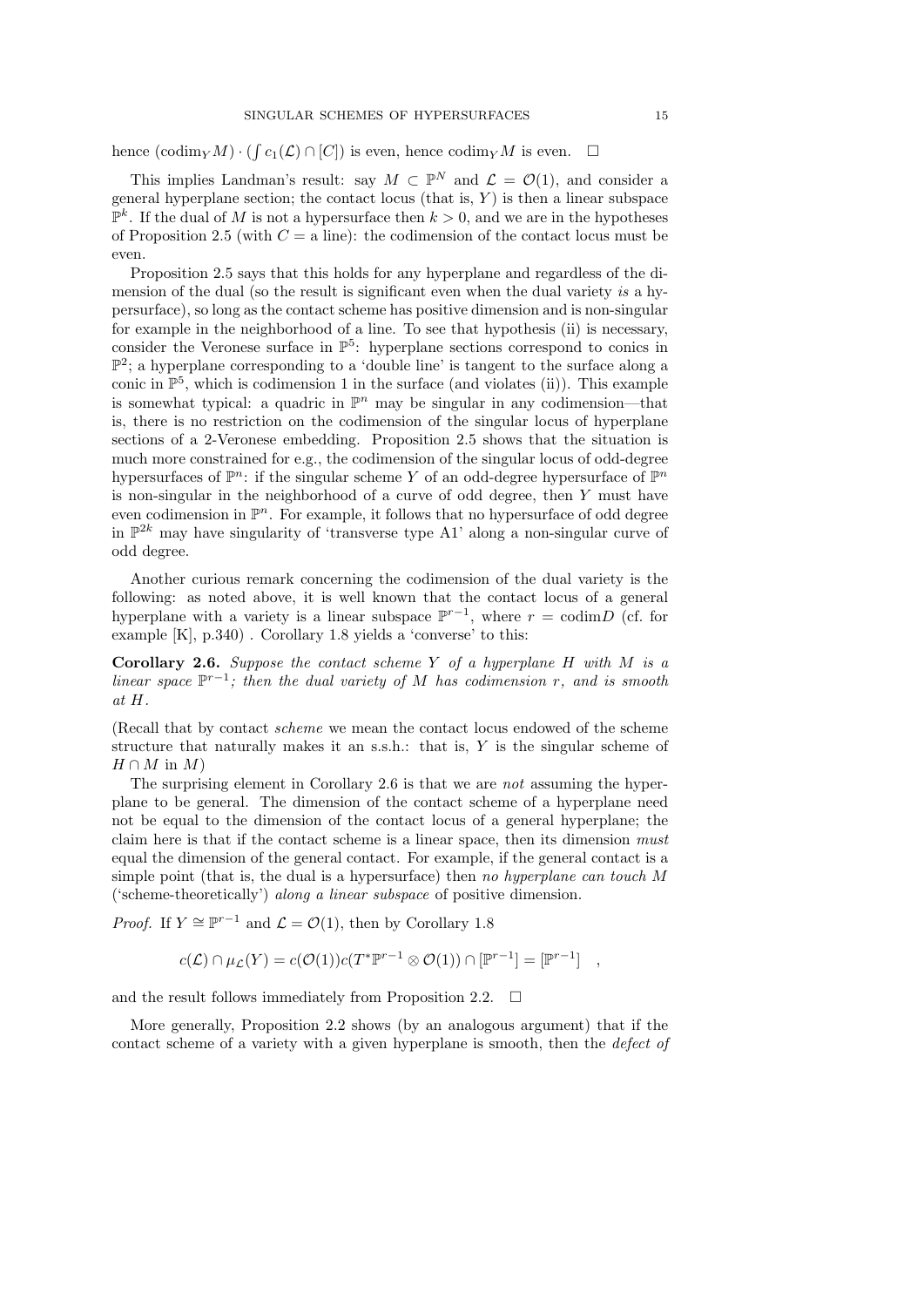the variety equals the defect of the contact scheme: the last corollary works because the defect of a linear space equals its dimension. We do not know if this is true for singular contact loci, or indeed what the appropriate statement would be in that case.

As a concrete example of the situation of Corollary 2.6, consider the Segre embedding of  $\mathbb{P}^{n_1} \times \cdots \times \mathbb{P}^{n_r}$ , where  $n_1 \geq \cdots \geq n_r$ . In [A-C], p. 257 we have observed that if  $n_1 > m_1 = \sum_{i>1} n_i$ , then there are hyperplane sections touching  $\mathbb{P}^{n_1} \times \cdots \times \mathbb{P}^{n_r}$  along a  $\mathbb{P}^{n_1-m_1}$ . It follows then immediately from Corollary 2.6 and without further computations (for example, without having to prove that such sections are 'general') that the dual variety of  $\mathbb{P}^{n_1} \times \cdots \times \mathbb{P}^{n_r}$  must have codimension  $n_1 - m_1 + 1.$ 

 $\S$ 2.5. Zak's Theorem. As a last application of the results in  $\S$ 1.3 to duality, we will show that

**Proposition 2.7.** The dual variety of a smooth nonlinear variety  $M \subset \mathbb{P}^N$  has  $dimension \geq \dim M$ .

Proof. This is usually derived as a consequence of Zak's beautiful theorem on tangencies (see for example  $[F-L]$ ,  $\S7$ ). To obtain the result in our set-up, let Y be the contact scheme of the general tangent hyperplane H with M (note  $M \not\subset H$ , as M is non-linear), and let  $\mathcal{L} = \mathcal{O}(1)$  be the hyperplane bundle. Then  $Y \cong \mathbb{P}^{r-1}$ , where r is the codimension of the dual variety, so by the remark preceding Corollary 2.3

$$
c(\mathcal{L}) \cap \mu_{\mathcal{L}}(Y) = [Y] .
$$

We have to show  $r \leq N - n$  (where as usual we denote  $n = \dim M$ ), that is  $\dim Y < N - n$ ; we will assume  $\dim Y \ge N - n$  and derive a contradiction. By taking general hyperplane sections we may and will assume dim  $Y = N - n$ , that is  $Y = \mathbb{P}^{N-n}$ .

We are going to derive a contradiction by computing in two ways the component of dimension zero  $\{s(Y, M)\}\$ o of the Segre class of Y in M. The first observation is that since Y is an s.s.h. in M with respect to  $\mathcal{L}$ :

$$
[Y] = c(\mathcal{L}) \cap \mu_{\mathcal{L}}(Y) = c(\mathcal{L})c(T^*M \otimes \mathcal{L}) \cap s(Y, M) = c(\mathcal{P}^1\mathcal{L}) \cap s(Y, M) ,
$$

where  $\mathcal{P}^1\mathcal{L}$  is the bundle of principal parts of  $\mathcal{L}$ . Now say  $(\mathbb{P}^N)^* = \mathbb{P}V$ , and let V be the trivial bundle with fiber  $V$ ; then we have the exact sequence

$$
0 \to W \to \mathcal{V} \to \mathcal{P}^1 \mathcal{L} \to 0
$$

with W a rank- $(N-n)$  bundle. Restrict this to Y; if  $v \in V$  is the section determining  $H, v \mapsto 0$  in  $\mathcal{P}^1 \mathcal{L}|_Y$  (by definition of Y!), so v gives a non-vanishing section of  $W|_Y$ . Therefore  $c_{N-n}(W) \cap [Y] = 0$ , and since dim  $Y = N - n$  it follows

$$
0 = \{c(W) \cap [Y]\}_0 = \{c(W)c(\mathcal{P}^1 \mathcal{L}) \cap s(Y, M)\}_0 = \{c(V) \cap s(Y, M)\}_0
$$
  
(1) 
$$
= \{s(Y, M)\}_0
$$

On the other hand, consider the projection from a hyperplane  $Z = \mathbb{P}^{N-n-1}$  of  $Y \cong \mathbb{P}^{N-n}$  to a  $\mathbb{P}^n \subset \mathbb{P}^N$ . This induces a regular map  $\pi$  from the blow-up  $\widetilde{M}$  of  $M$ along Z to  $\mathbb{P}^n$ , of which  $\widetilde{Y} = B\ell_Z Y \cong Y$  is a fiber. We claim this map is generically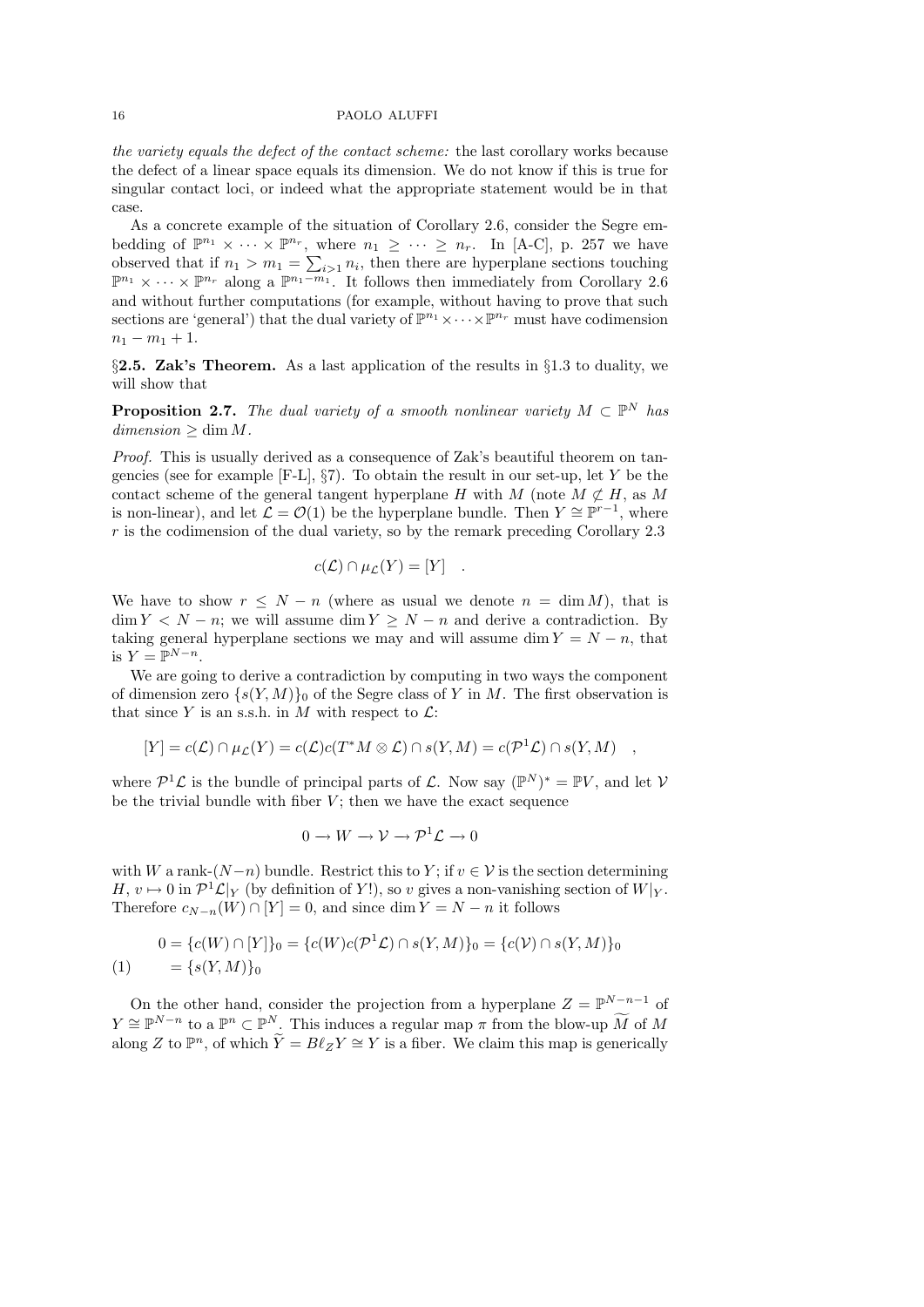finite: for this, it suffices to pick a general  $p \in M$  and show that the intersection of the span  $S$  of  $p$  and  $Z$  with  $M$  consists of  $Z$  and finitely many points. But otherwise  $S \cap M$  would contain a curve hitting Z (since Z is a hyperplane in S) at some point  $p'$ ;  $S \cap M$  would be singular at  $p'$ , which would imply that the tangent space to M at  $p'$  contains S, and in particular p. This cannot be, because we chose  $p$  general and in particular not in  $H$ , while at all points of  $Z$  the tangent space to M must be contained in H (because Z is in the contact locus Y of H and M).

Summing up,  $\pi$  is a quasi-finite map  $\widetilde{M} \to \mathbb{P}^n$  of which  $\widetilde{Y} \cong Y$  is a fiber, say over  $q \in \mathbb{P}^n$ . By [F], Prop. 4.2 (a),  $s(\widetilde{Y}, \widetilde{M})$  must push-forward to a multiple of  $s(q, \mathbb{P}^n) = [q]$ , and in particular  $\{s(\widetilde{Y}, \widetilde{M})\}_0 \neq 0$ . We are almost done:  $\widetilde{Y} \cong Y \cong \mathbb{P}^{N-n}$  $\mathbb{P}^{N-n}$  identifies the exceptional divisor in  $\widetilde{Y}$  with the hyperplane Z, so

$$
s(\widetilde{Y}, \widetilde{M}) = c(N_{\widetilde{Y}} \widetilde{M})^{-1} \cap [\widetilde{Y}] = c(N_{Y} M \otimes \mathcal{O}(-1))^{-1} \cap [Y]
$$

(by [F], p. 437); by Corollary 1.12,  $c(N_Y M \otimes \mathcal{O}(-1)) = c(N_Y^* M)$ ; and finally

$$
{s(Y, M)_0 = {c(N_Y M)^{-1} \cap [Y]}_0 = \pm {c(N_Y^* M)^{-1} \cap [Y]}_0 = \pm {s(\widetilde{Y}, \widetilde{M})}_0
$$
  

$$
\neq 0
$$

contradicting (1).  $\Box$ 

## §3. Examples

We list here a few examples illustrating how the results in §1 pose strong constraints on what schemes may appear as singular schemes of hypersurfaces in a given variety. We do not have any specific guiding principle in mind in choosing these examples, other than they seem amusing and we find it somewhat surprising that they do not belong to the classical literature or to the folklore.

The idea for most of the examples is to equate the expressions for  $\mu_{\mathcal{L}}$  obtained from the intrinsic computations of  $\S1.3$  and from a given realization of Y as a singular scheme of a hypersurface. This is quickly done in a large class of examples by way of Corollary 1.12: suppose Y is a singular scheme of a hypersurface X in a smooth variety M, and let  $Z \subset Y$  be a smooth subvariety of Y such that the inclusion is an isomorphism away from a subset of Z of codimension  $\geq 2$ . Suppose  $\dim Z = m$ ,  $\dim M = n$ , and let  $K_Z$ ,  $K_M$  denote the canonical divisors of Z, M.

$$
Claim. \quad Then \quad 2(K_Z - K_M) = (n - m)X
$$

(as divisors of  $Z$ ). This follows immediately from Corollary 1.12, once one observes that the torsion term is supported in codimension  $\geq 2$ .

Note that any smooth hypersurface is itself the singular scheme of its 'double': the formula in the claim then reduces to the usual adjunction formula, and is automatically satisfied. Similarly, smooth codimension-2 complete intersections are clearly singular schemes of the union of two hypersurfaces defining them, and again the above relation is just adjunction in disguise. Question: are there any singular complete intersections that are s.s.h.? (This seems unlikely.)

For the examples that follow, we specialize the ambient variety to  $M = \mathbb{P}^n$ , a projective space, and  $\mathcal{O}(X) = \mathcal{O}(d)$ . The Claim then says then that if, outside of a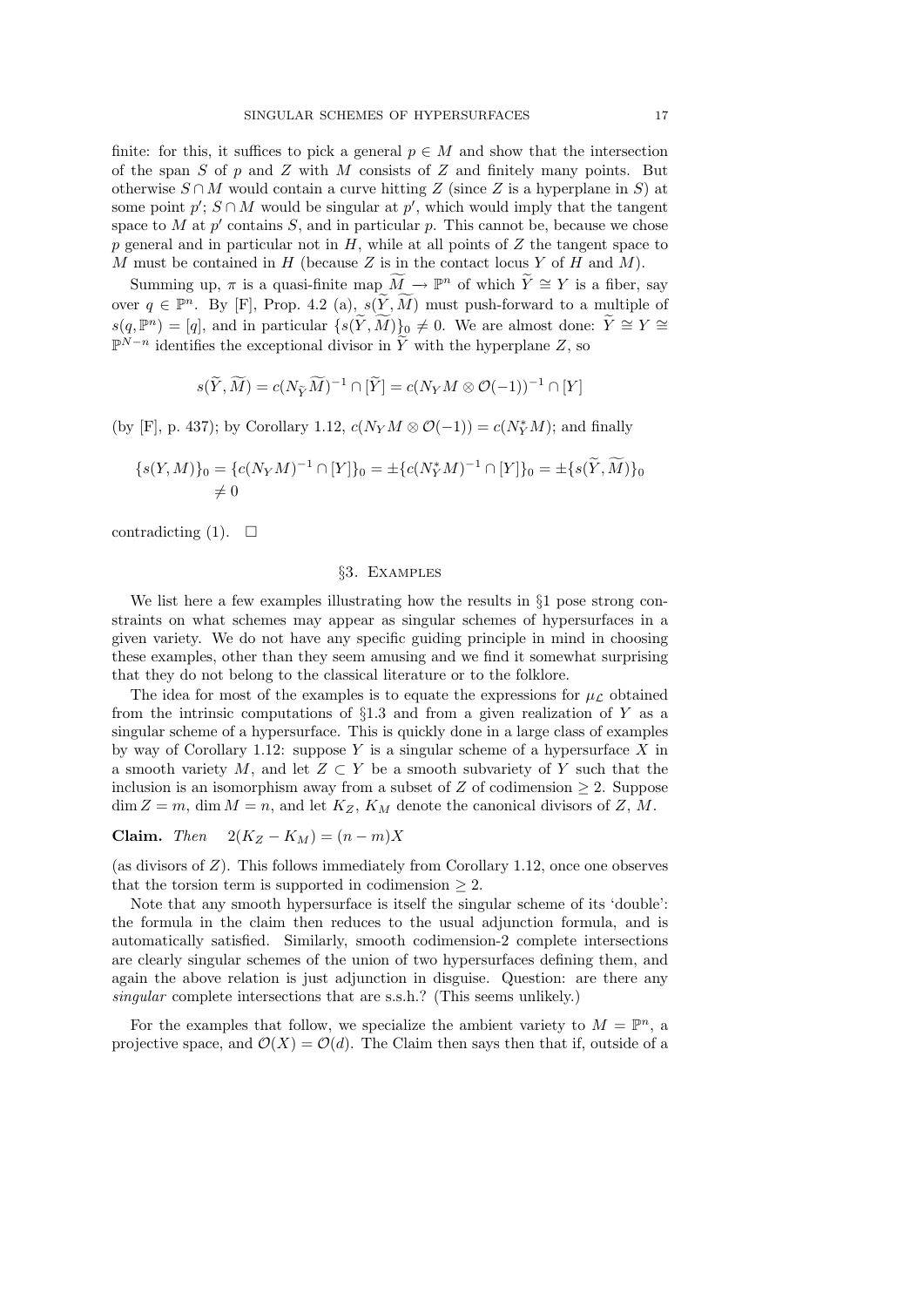subscheme of codimension  $\geq 2$ ,  $Y \subset \mathbb{P}^N$  is smooth and a component of the singular scheme of a hypersurface  $X$  of degree  $d$ , then necessarily

(\*) 
$$
2K_Y = (d(n-m) - 2(n+1))H
$$

where  $K_Y$  and  $H$  denote respectively the canonical class and the hyperplane section of  $Y$ .

**Example 3.1.** Suppose a linear subspace  $Y = \mathbb{P}^m \subset \mathbb{P}^n$ ,  $0 < m < n$ , is a connected component of the singular scheme of a hypersurface  $X$ . Then  $X$  is necessarily a quadric.

Indeed  $K_Y = -(m+1)H$  in this case, and  $m > 0$ , so  $(*)$  gives

$$
-2(m+1) = d(n-m) - 2(n+1) , \text{ that is } (d-2)(n-m) = 0 ;
$$

so  $d = 2$  since  $m \leq n$ . For example, the union of two disjoint lines cannot be the singular scheme of a hypersurface in  $\mathbb{P}^n$ : by the above, the hypersurface would necessarily be a quadric, contradiction. Similarly, a  $\mathbb{P}^2$  "with embedded points" cannot be a component of the singular scheme of a hypersurface in  $\mathbb{P}^n$ : indeed, the embedded points are ignored in codimension 1, so the hypersurface would be a quadric by the above, while the singular scheme of a quadric is reduced (cf. also Example 3.8 below). Singular schemes of hypersurfaces, even when supported on a non-singular variety, may well have embedded components: the classic Whitney umbrella  $x^2 = yz^2$  is singular along a line, and the singular scheme has an embedded component at the pinch point. Question: are embedded components of an s.s.h. necessarily in codimension 1?  $\Box$ 

Example 3.2. The only Veronese embeddings

$$
\mathbb{P}^m \stackrel{\mathcal{O}(r)}{\hookrightarrow} \mathbb{P}^n \quad , \quad n = \binom{m+r}{r} - 1
$$

that are singular schemes of hypersurfaces are the linear ones (cf. Example 3.1), the nonsingular conic  $\mathbb{P}^1 \hookrightarrow \mathbb{P}^2$ , and the Veronese surface  $\mathbb{P}^2 \hookrightarrow \mathbb{P}^5$ .

(This latter is the singular scheme of its chordal variety, a divisor of degree 3. Interpreting  $\mathbb{P}^5$  as parametrizing  $3 \times 3$  symmetric matrices, the Veronese surface is the set of rank–1 matrices, and its chordal variety is the set of rank  $\leq 2$  symmetric matrices.) To see these are the only cases, assume the  $r$ -th Veronese embedding of  $\mathbb{P}^m$  in  $\mathbb{P}^n$  is a connected component of the singular scheme of a hypersurface of degree  $d$ , and apply  $(*)$  above to compute

$$
d = 2 + \frac{2(m+1)(r-1)}{r(n-m)}
$$
, that is  $d = 2 + \frac{2(r-1)}{\binom{m+r}{r-1} - r}$ 

.

Now  $\binom{m+r}{r-1}$  is increasing in m, so

$$
\binom{m+r}{r-1} - r \le 2(r-1) \implies \binom{1+r}{r-1} - r \le 2(r-1) \implies r \le 4.
$$

Since d is an integer,  $r = 3$  or 4 are excluded;  $r = 1$  gives the linear embeddings; for  $r = 2$ , the formula gives  $d = 2 + \frac{2}{m}$ : so necessarily  $m = 1$  or 2, which is the claim.  $\Box$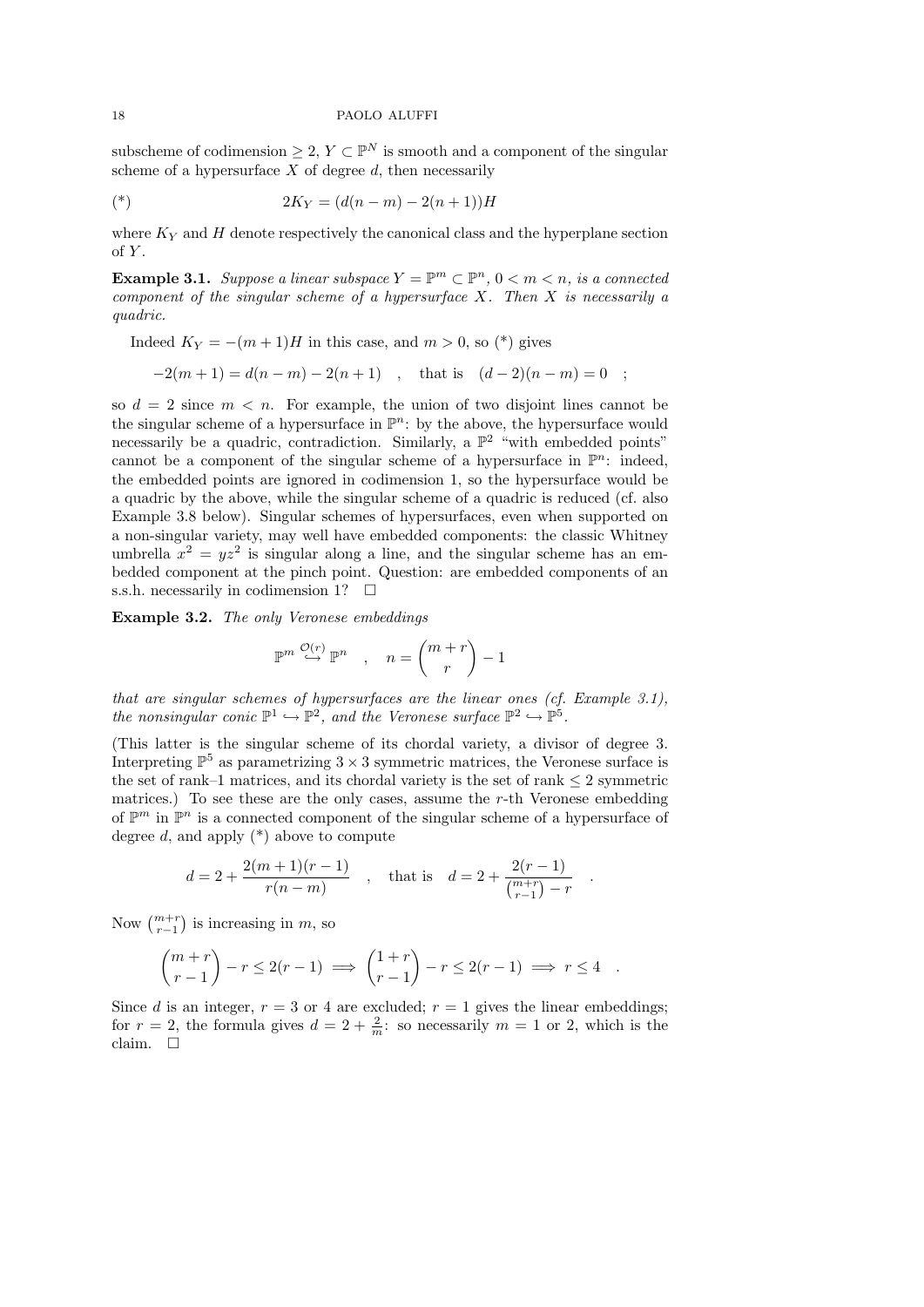Example 3.3. The only Segre embeddings

$$
\mathbb{P}^{n_1} \times \cdots \times \mathbb{P}^{n_r} \hookrightarrow \mathbb{P}^n \quad , \quad n = (n_1 + 1) \cdots (n_r + 1) - 1
$$

 $(r \geq 2, n_i \geq 1)$  that are singular schemes of hypersurfaces are

 $\mathbb{P}^1 \times \mathbb{P}^1 \hookrightarrow \mathbb{P}^3$  and  $\mathbb{P}^2 \times \mathbb{P}^2 \hookrightarrow \mathbb{P}^8$ 

(The second is the embedding of the set of rank–1 matrices in the  $\mathbb{P}^8$  of  $3 \times 3$ matrices, and is the singular scheme of its chordal, that is the degree-3 hypersurface consisting of matrices of rank  $\leq$  2.) To see that these are the only possibilities, apply  $(*)$  to get

$$
-2((n_1+1)h_1+\cdots+(n_r+1)h_r)=(d(n-n_1-\cdots-n_r)-2(n+1))(h_1+\cdots+h_r) ,
$$

where  $h_i$  denotes the pull-back of the hyperplane from the *i*-th factor. Taking the coefficient of  $h_i$  gives

$$
n(d-2) = dn_1 + \dots + (d-2)n_i + \dots + dn_r
$$

for every *i*: thus  $n_1 = \cdots = n_r$ , and

$$
((n_1+1)^r-1)(d-2)=(rd-2)n_1.
$$

This gives

$$
d = 2 + \frac{2(r-1)}{\sum_{j=2}^{r} {r \choose j} n_1^{j-1}} \quad :
$$

the denominator on the right is then necessarily  $\leq 2(r-1)$ ; on the other hand, it is clearly increasing in  $n_1$  for  $r \geq 2$  and  $n_1 \geq 1$ . It follows that the above can be an integer only if  $2^r - 1 - r \leq 2(r - 1)$ , which implies (as  $r \geq 2$ )  $r = 2$  or 3. For  $r = 2$  the only possibilities are  $n_1 = 1$  and 2, giving the above two cases. For  $r = 3$ , one finds that necessarily  $n_1 = 1$ , thus ruling out all cases but  $\mathbb{P}^1 \times \mathbb{P}^1 \times \mathbb{P}^1 \to \mathbb{P}^7$ ; but this would imply  $d = 3$ , and a degree 3 hypersurface which is singular along  $\mathbb{P}^1 \times \mathbb{P}^1 \times \mathbb{P}^1$  would contain its chordal variety: however, this is easily seen to be the whole of  $\mathbb{P}^7$ , so this case cannot occur.  $\Box$ 

Now we specialize further, and assume  $Y$  is a smooth curve of degree  $r$  and genus g. Taking degrees in (\*) gives

$$
2(2g-2) = r(d(n-1) - 2(n+1)) ,
$$

that is (for  $n > 1$ )

$$
d = 2 + \frac{4(r + g - 1)}{r(n - 1)}.
$$

In particular, *n* is bounded above for any given genus  $q > 0$ : in other words, hypersurfaces of  $\mathbb{P}^n$  whose singular scheme is a smooth curve of low positive genus are a phenomenon belonging to low dimension. For genus 0: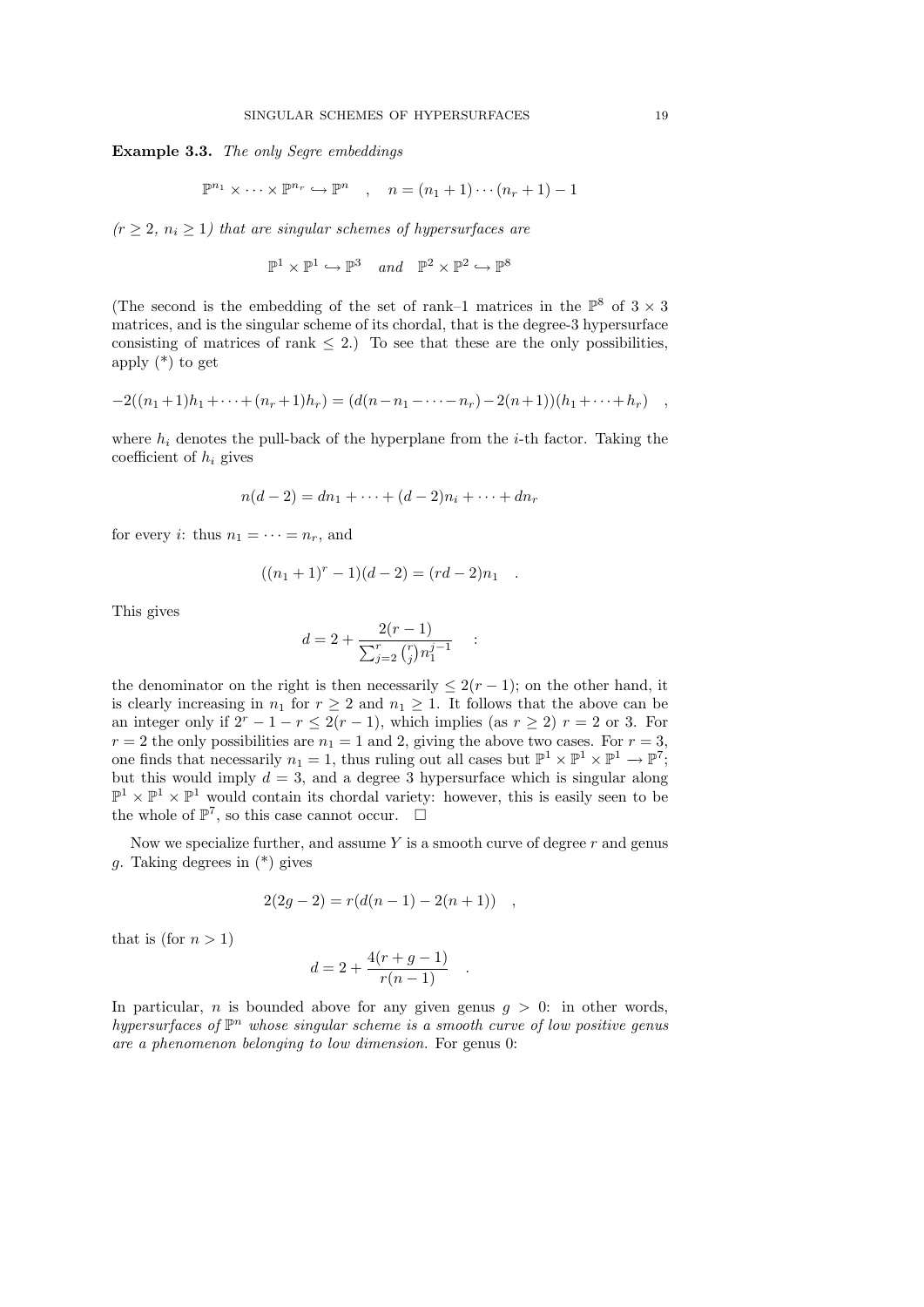**Example 3.4.** Let Y be a smooth rational curve of degree r in  $\mathbb{P}^n$ , which is a connected component of the singular scheme of a hypersurface of degree d. Then the only possibilities are:

- (1)  $r = 1$ , any  $n, d = 2$ ;
- (2)  $r = 2$ ,  $(n, d) = (2, 4)$  or  $(3, 3)$ ;
- (3)  $r = 4$ ,  $n = 4$ ,  $d = 3$ .

All other possibilities are excluded by the above relation among r, d, n when  $q = 0$ . To see the listed cases arise:

- (1) clear (cf. Example 3.1);
- (2) for  $n = 2$ , any smooth plane conic is the singular scheme of the "double" conic" supported on it; for  $n = 3$ , the union of a quadric and a plane intersecting transversally is a cubic surface whose singular scheme is the conic of intersection;
- (3) interpret  $\mathbb{P}^4$  as the space of quartic forms in two variables  $x, y$ , or equivalently as the space parametrizing 4-tuples of points on  $\mathbb{P}^1$ ; then consider the closure of the orbit of the 4-tuple given by  $x^4 - y^4$  under the action of the linear group on  $\mathbb{P}^1$ . This is a degree-3 hypersurface which is singular precisely along the rational normal curve of "quadruple points", cf. [A-F], Proposition 4.3.

For example, twisted cubics cannot be connected components of the singular scheme of a hypersurface in any projective space. Note however that the tangential surface of the twisted cubic in  $\mathbb{P}^3$  is singular precisely along the twisted cubic; the scheme structure of the singular scheme is non-reduced in this case.  $\Box$ 

**Example 3.5.** For  $g = 1$ , the only possibilities are

- (1)  $n = 2, d = 6;$
- (2)  $n = 3, d = 4;$
- (3)  $n = 5, d = 3.$

All other possibilities are ruled out by the above relation. To realize the cases listed here:

- (1) any smooth plane cubic is the singular scheme of its double;
- (2) transversal intersections of a plane and a smooth cubic surface, or of two smooth quadrics are examples;
- (3) this can be realized as follows: let Y be the image of a smooth plane cubic in  $\mathbb{P}^5$  by Veronese; the chordal variety of Y is then a nonic, complete intersection of two cubic hypersurfaces; a general combination of these latter is a cubic hypersurface whose singular scheme is  $Y$ .  $\Box$

Example 3.6. No smooth curve of genus 2 is the singular scheme of a hypersurface in a projective space.

Indeed, the above condition imposes  $r/4$ : but  $r = 1, 2, 4$  cannot occur for a smooth curve of genus 2 in any  $\mathbb{P}^n$ , cf. [H], p.354.  $\Box$ 

We end with a few examples illustrating the situation when Y itself is singular. For these, the main tools are Proposition 1.11 and Theorem 1.6.

**Example 3.7.** The planar triple point  $Y = Spec_{\overline{X}^2}$  $\frac{N(x, y)}{(x^2, xy, y^2)}$  is not the singular scheme of any hypersurface in any non-singular variety.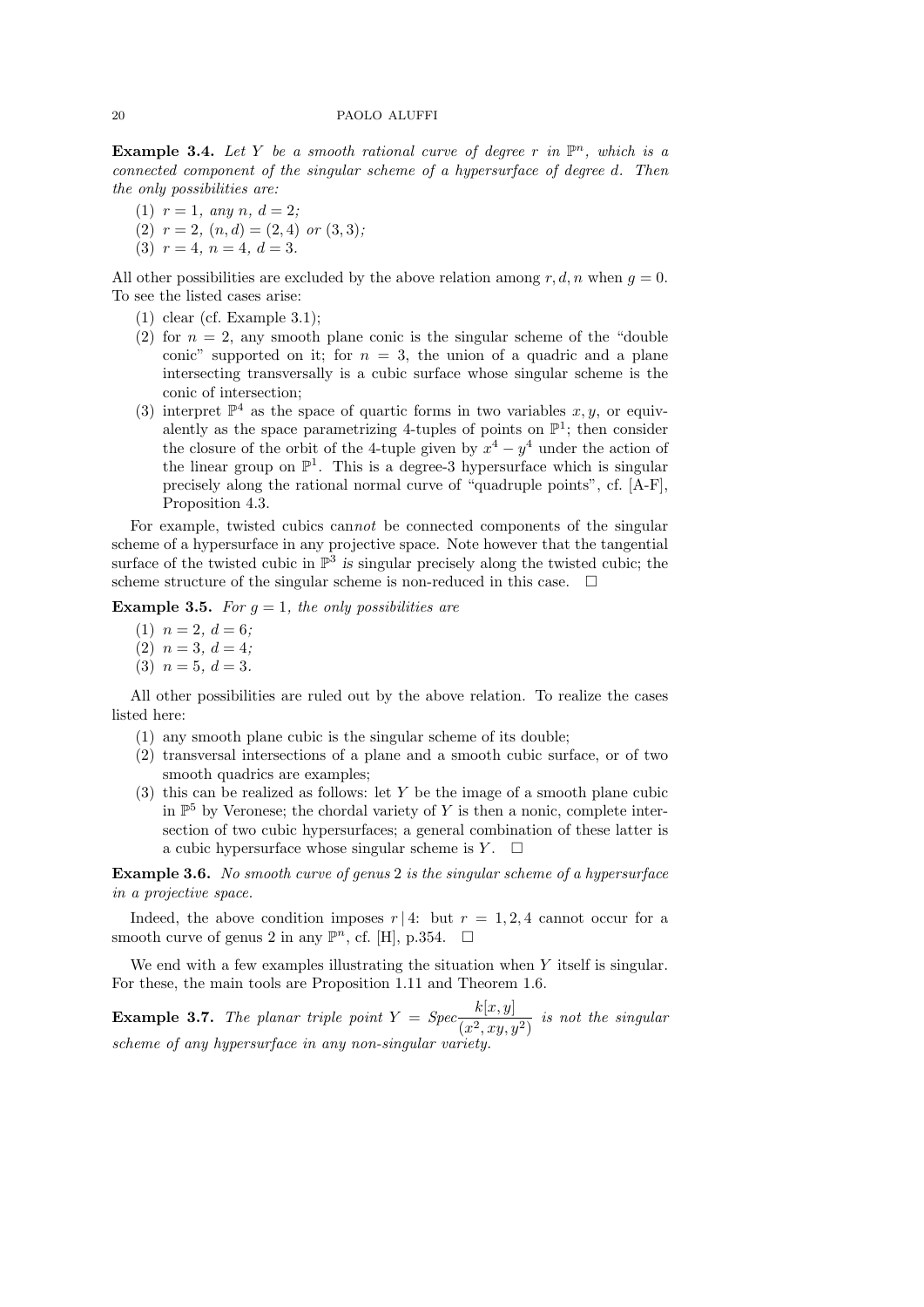Indeed, it is easy to compute minimal resolutions of  $\Omega_Y$  and  $\mathcal{H}om(\Omega_Y, \mathcal{O}_Y);$ tensoring with  $k = \frac{\mathcal{O}_Y}{\sqrt{2\pi}}$  $(x, y)$ gives the complexes

$$
\cdots \longrightarrow k^{24} \stackrel{0}{\longrightarrow} k^{12} \stackrel{0}{\longrightarrow} k^6 \stackrel{0}{\longrightarrow} k^3 \stackrel{0}{\longrightarrow} k^2 \stackrel{\cong}{\longrightarrow} \Omega_Y \otimes k \longrightarrow 0
$$
  

$$
\cdots \longrightarrow k^{16} \stackrel{0}{\longrightarrow} k^8 \stackrel{0}{\longrightarrow} k^4 \stackrel{\cong}{\longrightarrow} \mathcal{H}om(\Omega_Y, \mathcal{O}_y) \otimes k \longrightarrow 0
$$

from which  $Tor_3(\Omega_Y, k) \cong k^{12}$ ,  $Tor_1(\mathcal{H}om(\Omega_Y, \mathcal{O}_Y), k) \cong k^8$ . By Proposition 1.11, Y cannot be the singular scheme of a hypersurface. Any curvilinear multiple point  $Spec \frac{K[x]}{F(x)}$  $(x^m)$ of course *is* an s.s.h.  $\Box$ 

**Example 3.8.** Let Y be the subscheme of  $\mathbb{P}^3_{x:y:z:w}$  defined by the ideal  $(x^2, xy, xz)$ (that is, a plane with an embedded point). Then Y cannot be the singular scheme of a hypersurface in a non-singular variety.

This can be seen again by explicitly computing the Tors and applying Proposition 1.11. Or in fact one can compute the right-hand-side of the statement of Theorem 1.6, first using (in the definition of  $\mathcal{A}_{\mathcal{L}}$ )  $Z = Y_{\text{red}} = \mathbb{P}^2$  and then using  $Z =$  the blow-up of  $Y_{\text{red}}$  at the support of the embedded point. The computation is a little laborious; we get

$$
[\mathbb{P}^2]-3[\mathbb{P}^1]+5[\mathbb{P}^0]
$$

in the first case, and

$$
[\mathbb{P}^2]-3[\mathbb{P}^1]+3[\mathbb{P}^0]
$$

in the second. This shows the right-hand-side in Theorem 1.6 is not well-defined for this scheme, and it follows that the plane with an embedded point cannot be the singular scheme of a hypersurface.  $\Box$ 

Example 3.9. A nodal curve (with its reduced structure) cannot be the singular scheme of a hypersurface.<sup>1</sup>

This follows by applying Proposition 1.11 with  $\mathcal{M} =$  the skyscraper sheaf k supported on the node. As a prototype situation (to which one may reduce by taking completions at the singular point) to evaluate the  $Tor$ , consider the union  $C_2$  of 2 lines intersecting at a point with independent tangent directions; in fact it is no more work to consider the union  $C_n$  of n such lines, given for example by the ideal  $(x_ix_j)_{i in  $\mathbb{A}^n_{x_1,...,x_n}$ :$ 

**Claim.**  $n \neq 3 \implies C_n$  is not a singular scheme of a hypersurface.

Indeed, compute minimal resolutions of  $\Omega_Y$  and  $\mathcal{H}om(\Omega_Y, \mathcal{O}_Y)$ ; after tensoring with k these become

$$
\cdots \longrightarrow k^{\binom{n}{2}(n-2)(n-1)} \stackrel{0}{\longrightarrow} k^{\binom{n}{2}(n-2)} \stackrel{0}{\longrightarrow} k^{\binom{n}{2}} \stackrel{0}{\longrightarrow} k^n \stackrel{\cong}{\longrightarrow} \Omega_Y \otimes k \longrightarrow 0
$$
  

$$
\cdots \longrightarrow k^{n(n-1)^3} \stackrel{0}{\longrightarrow} k^{n(n-1)^2} \stackrel{0}{\longrightarrow} k^{n(n-1)} \stackrel{0}{\longrightarrow} k^n \stackrel{\cong}{\longrightarrow} \mathcal{H}om(\Omega_Y, \mathcal{O}_Y) \otimes k \longrightarrow 0
$$

<sup>&</sup>lt;sup>1</sup>I am grateful to Robert Varley for showing to me that this can also be proved in a more elementary way.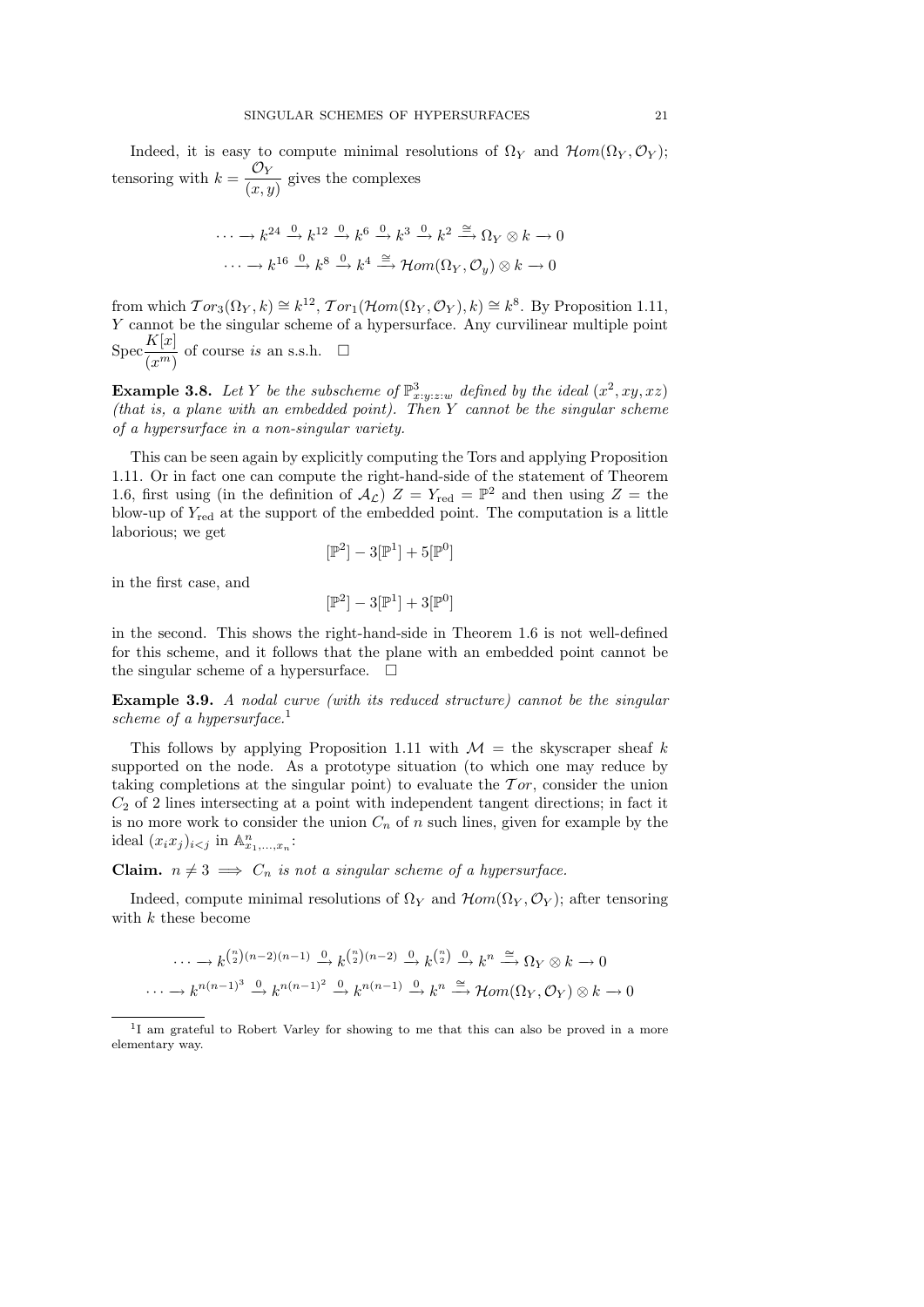Hence

$$
\mathcal{T}or_{i+2}(\Omega_Y,k) \cong k^{\binom{n}{2}(n-2)(n-1)^i}, \mathcal{T}or_i(\mathcal{H}om(\Omega_Y,\mathcal{O}_y),k) \cong k^{n(n-1)^i} \quad i \geq 0 \quad ,
$$

and the statement follows by Proposition 1.11.

Notice that for  $n = 3$ ,  $C_n$  is a singular scheme of a hypersurface: the union of three coordinate planes (cf. also Example 3.10 below). Notice also that a nodal curve may be the singular scheme of a hypersurface if one allows an embedded point at the node (for example, the singular scheme of the union of a smooth quadric and a tangent plane in  $\mathbb{P}^3$ ).  $\Box$ 

The claim shows that the union of three curves meeting at a point with independent tangent directions is the only example of an s.s.h. of this kind. Even in this case the situation, at least in projective space, is tremendously constrained:

**Example 3.10.** Let  $Y$  be the the union of three curves meeting at exactly one point with independent tangent directions, considered with the reduced structure. Suppose Y is the singular scheme of a hypersurface of degree d in  $\mathbb{P}^n$ , and assume its components are smooth rational curves. Then  $n = d = 3$ , and Y is necessarily the union of three lines, realized as the singular scheme of the union of three general planes in  $\mathbb{P}^3$ .

To see this, consider one component  $C$  and apply Corollary 1.12 to the embedding of  $C$  in  $Y$ . To evaluate the relevant torsion sheaf we may work locally, therefore we may assume for a moment that  $Y = \text{Spec}(k[x, y, z]/(xy, xz, yz))$  and that C has ideal  $(y, z)$  in Y. Tensoring the standard presentation of  $\Omega_Y$  by  $\mathcal{O}_C$  gives

$$
\mathcal{O}_C^3 \xrightarrow{\begin{pmatrix} 0 & 0 & 0 \\ x & 0 & 0 \\ 0 & x & 0 \end{pmatrix}} \mathcal{O}_C^3 \to \Omega_Y \otimes \mathcal{O}_C \to 0
$$

showing that the torsion of  $\Omega_Y\otimes{\mathcal L}\otimes{\mathcal O}_C$  consists of a  $k^2$  concentrated at the singular point.

Going back to the projective situation, assuming  $C$  has degree  $r$ , applying Corollary 1.12 and taking degrees now yields

$$
r(2+d+2n-dn)=2
$$
 :

therefore  $r = 1$  or 2. If  $r = 2$ , this relation forces  $(d, n) = (5, 2)$  or  $(3, 4)$ ; but these cannot occur: the first because three curves in  $\mathbb{P}^2$  cannot have independent tangent directions; for the second, the other two components of  $Y$  would also have to be conics (by the same relation), and if there were a cubic threefold in  $\mathbb{P}^4$  singular along 3 conics, then its general hyperplane section would be a cubic surface in  $\mathbb{P}^3$ with 6 isolated singularities; there is no such surface ([G-H], p. 644).

Thus necessarily  $r = 1$ , so C is a line; the same relation now easily shows that necessarily  $n = 3$  and  $d = 3$ , and it follows also that the other two components must be lines. So Y consists of three lines, and is the singular locus of a cubic surface X in  $\mathbb{P}^3$ . The general hyperplane section of X is a cubic curve in the plane, with three singular points, so it must be the union of three general lines: it follows that X is the union of three general planes, as claimed.  $\square$